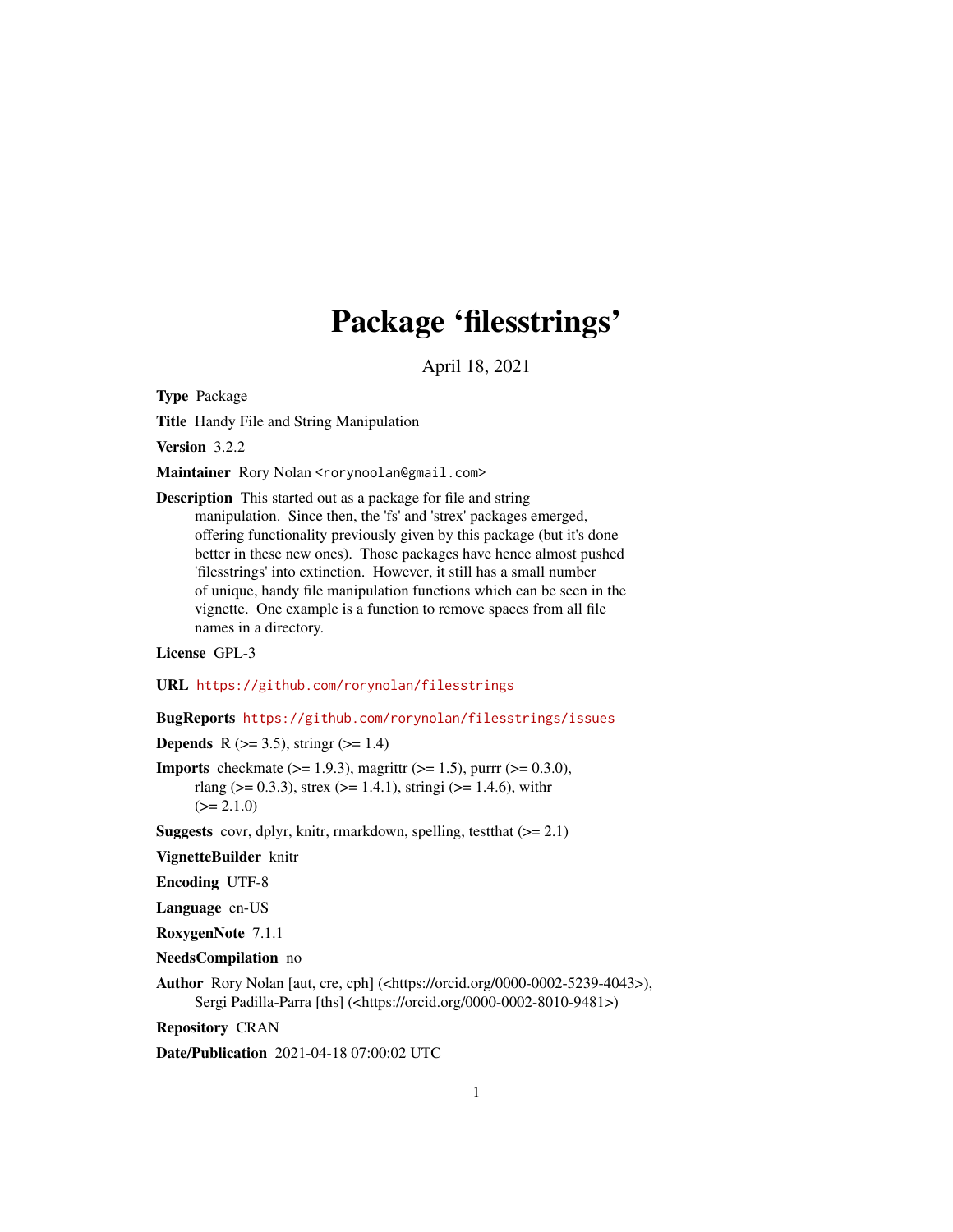$39$ 

# <span id="page-1-0"></span>R topics documented:

| $\overline{2}$                                                                                                     |
|--------------------------------------------------------------------------------------------------------------------|
| $\overline{4}$                                                                                                     |
| $\overline{4}$                                                                                                     |
| 5                                                                                                                  |
| $\overline{5}$                                                                                                     |
| 6                                                                                                                  |
| $\overline{7}$                                                                                                     |
| 9                                                                                                                  |
| 11                                                                                                                 |
| 12                                                                                                                 |
| 12                                                                                                                 |
| 13                                                                                                                 |
| 13                                                                                                                 |
| 14                                                                                                                 |
| 15                                                                                                                 |
| 16                                                                                                                 |
| 16                                                                                                                 |
| 22                                                                                                                 |
| 27                                                                                                                 |
| 28                                                                                                                 |
| 28                                                                                                                 |
| 29                                                                                                                 |
| 29                                                                                                                 |
| 30                                                                                                                 |
| 31<br>$str\_after\_nth \ldots \ldots \ldots \ldots \ldots \ldots \ldots \ldots \ldots \ldots \ldots \ldots \ldots$ |
| 31                                                                                                                 |
| 32                                                                                                                 |
| 33                                                                                                                 |
| 33                                                                                                                 |
| 34                                                                                                                 |
| 34                                                                                                                 |
| 36                                                                                                                 |
| 36                                                                                                                 |
| 37                                                                                                                 |
|                                                                                                                    |
|                                                                                                                    |

## **Index**

all\_equal

An alternative version of base: : all.equal().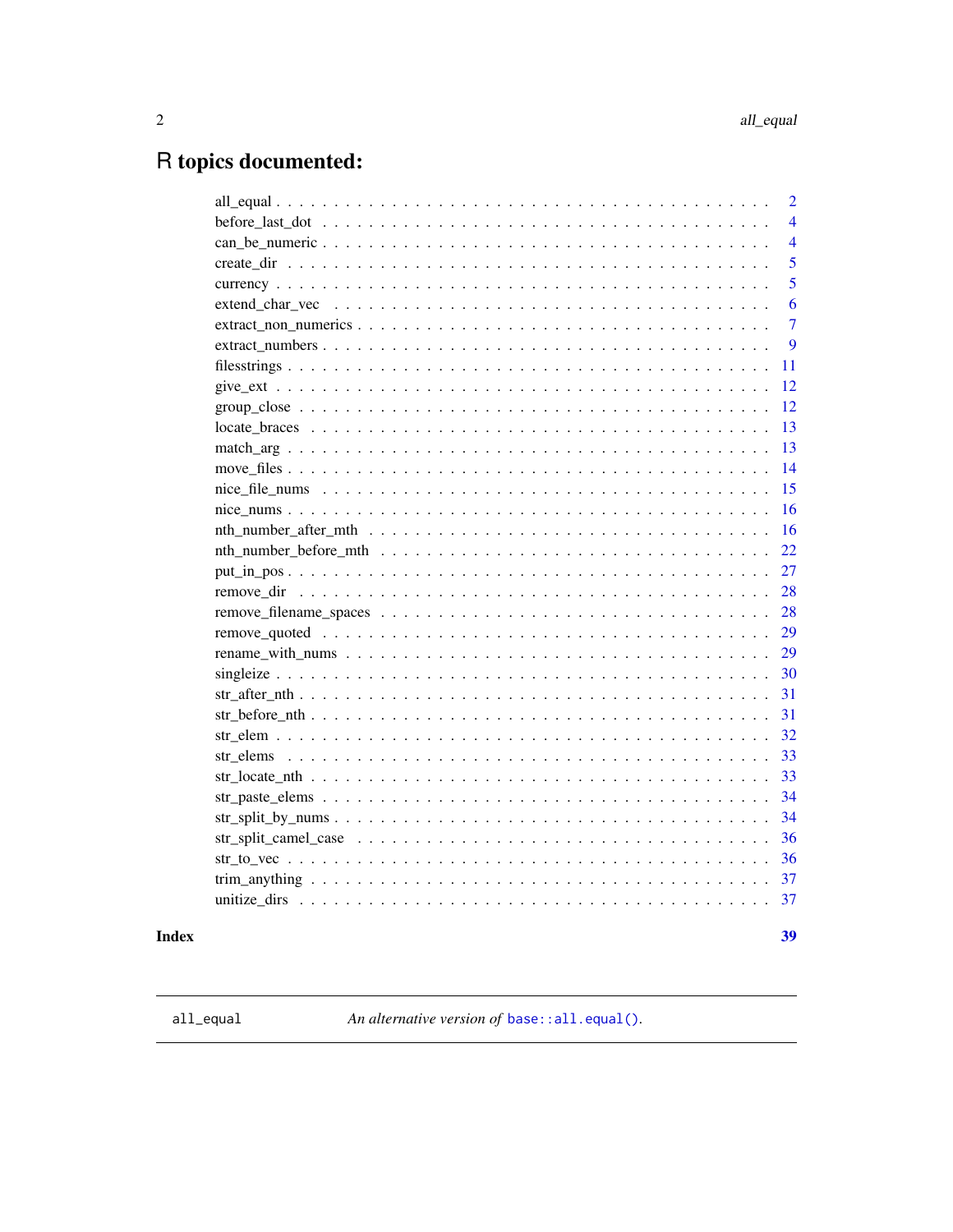#### <span id="page-2-0"></span>all\_equal 3

#### Description

This function will return TRUE whenever [base::all.equal\(\)](#page-0-0) would return TRUE, however it will also return TRUE in some other cases:

- If a is given and b is not, TRUE will be returned if all of the elements of a are the same.
- If a is a scalar and b is a vector or array, TRUE will be returned if every element in b is equal to a.
- If a is a vector or array and b is a scalar, TRUE will be returned if every element in a is equal to b.

This function ignores names and attributes (except for dim).

When this function does not return TRUE, it returns FALSE (unless it errors). This is unlike [base::all.equal\(\)](#page-0-0).

#### Usage

 $all\_equal(a, b = NULL)$ 

#### Arguments

| A vector, array or list.                                                 |
|--------------------------------------------------------------------------|
| Either NULL or a vector, array or list of length either 1 or length (a). |

### Value

TRUE if "equality of all" is satisfied (as detailed in 'Description' above) and FALSE otherwise.

#### Note

- This behaviour is totally different from [base::all.equal\(\)](#page-0-0).
- There's also  $dplyr: all\_equal()$ , which is different again. To avoid confusion, always use the full filesstrings::all\_equal() and never library(filesstrings) followed by just all\_equal().

#### Examples

```
all_equal(1, rep(1, 3))
all_equal(2, 1:3)
all_equal(1:4, 1:4)
all_equal(1:4, c(1, 2, 3, 3))
all_equal(rep(1, 10))
all\_equal(c(1, 88))all_equal(1:2)
all_equal(list(1:2))
all_equal(1:4, matrix(1:4, nrow = 2)) # note that this gives TRUE
```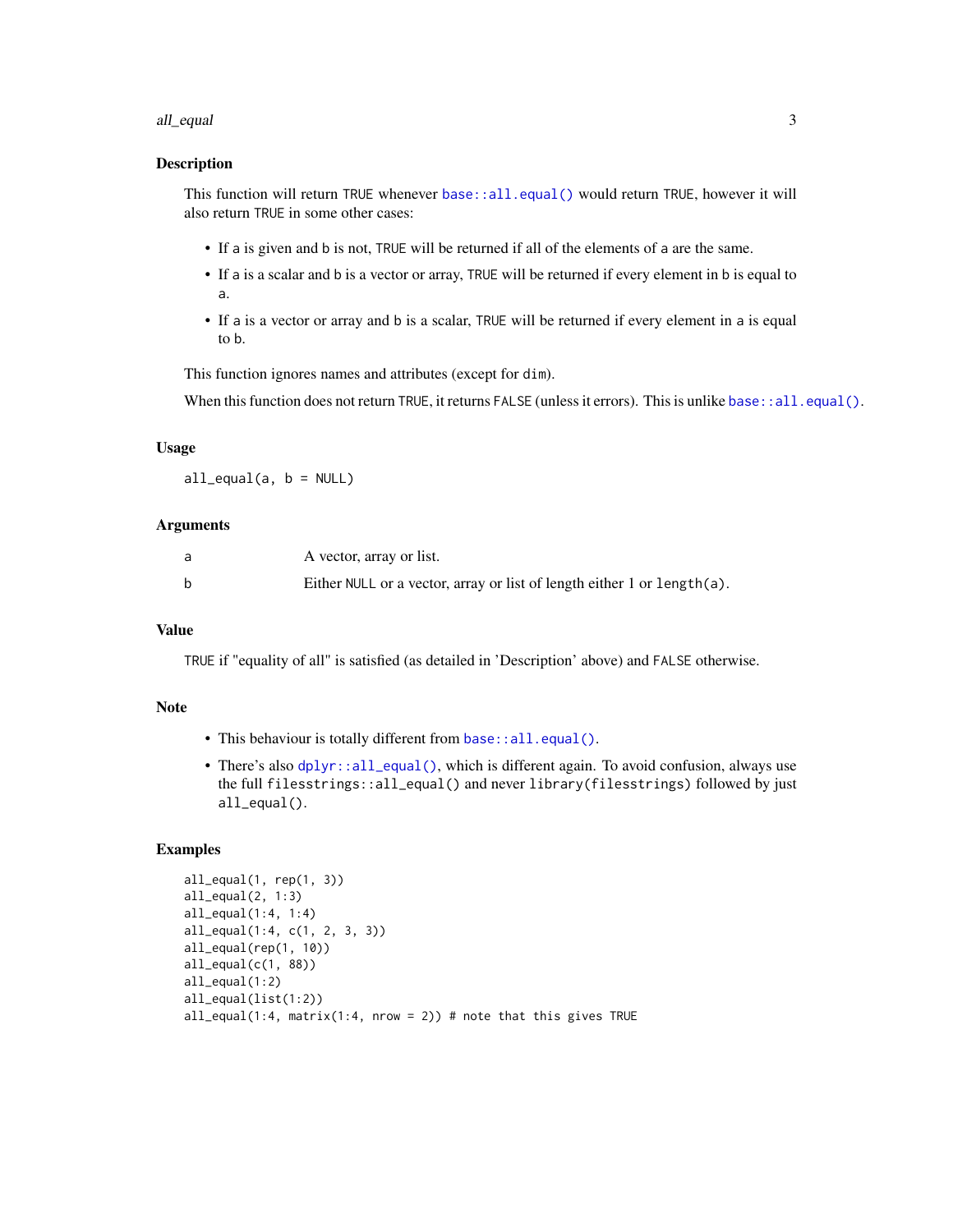<span id="page-3-0"></span>before\_last\_dot *Get the part of a string before the last period.*

### Description

See [strex::str\\_before\\_last\\_dot\(\)](#page-0-0).

### Usage

before\_last\_dot(string)

str\_before\_last\_dot(string)

### Arguments

string A character vector.

can\_be\_numeric *Check if a string could be considered as numeric.*

### Description

See [strex::str\\_can\\_be\\_numeric\(\)](#page-0-0).

#### Usage

can\_be\_numeric(string)

str\_can\_be\_numeric(string)

### Arguments

string A character vector.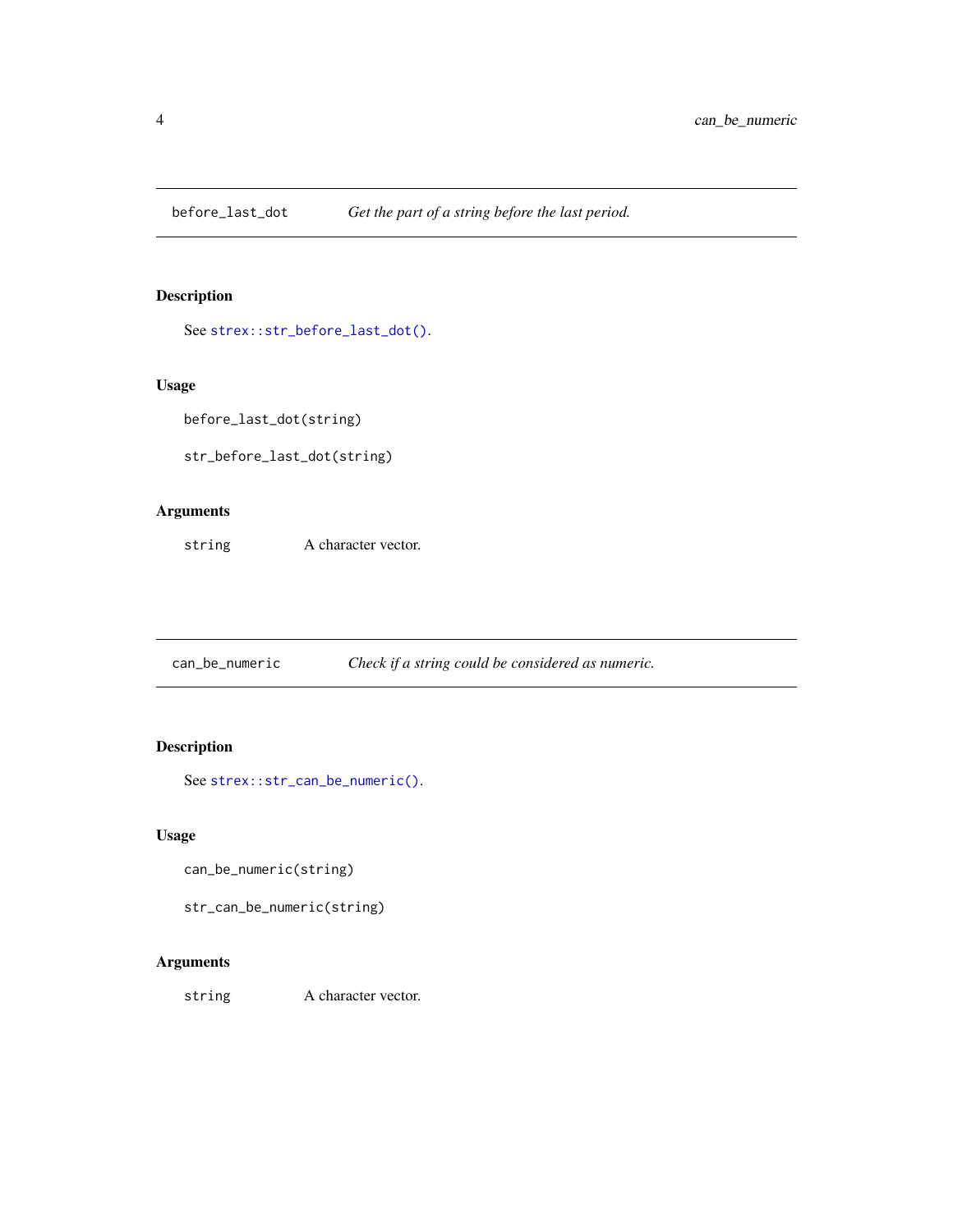<span id="page-4-0"></span>

#### Description

Given the names of (potential) directories, create the ones that do not already exist.

#### Usage

```
create_dir(...)
```
### Arguments

... The names of the directories, specified via relative or absolute paths. Duplicates are ignored.

### Value

Invisibly, a vector with a TRUE for each time a directory was actually created and a FALSE otherwise. This vector is named with the paths of the directories that were passed to the function.

#### Examples

```
## Not run:
create_dir(c("mydir", "yourdir"))
remove_dir(c("mydir", "yourdir"))
```
## End(Not run)

currency *Get the currencies of numbers within a string.*

### Description

See [strex::str\\_extract\\_currencies\(\)](#page-0-0).

#### Usage

str\_extract\_currencies(string)

extract\_currencies(string)

str\_nth\_currency(string, n)

nth\_currency(string, n)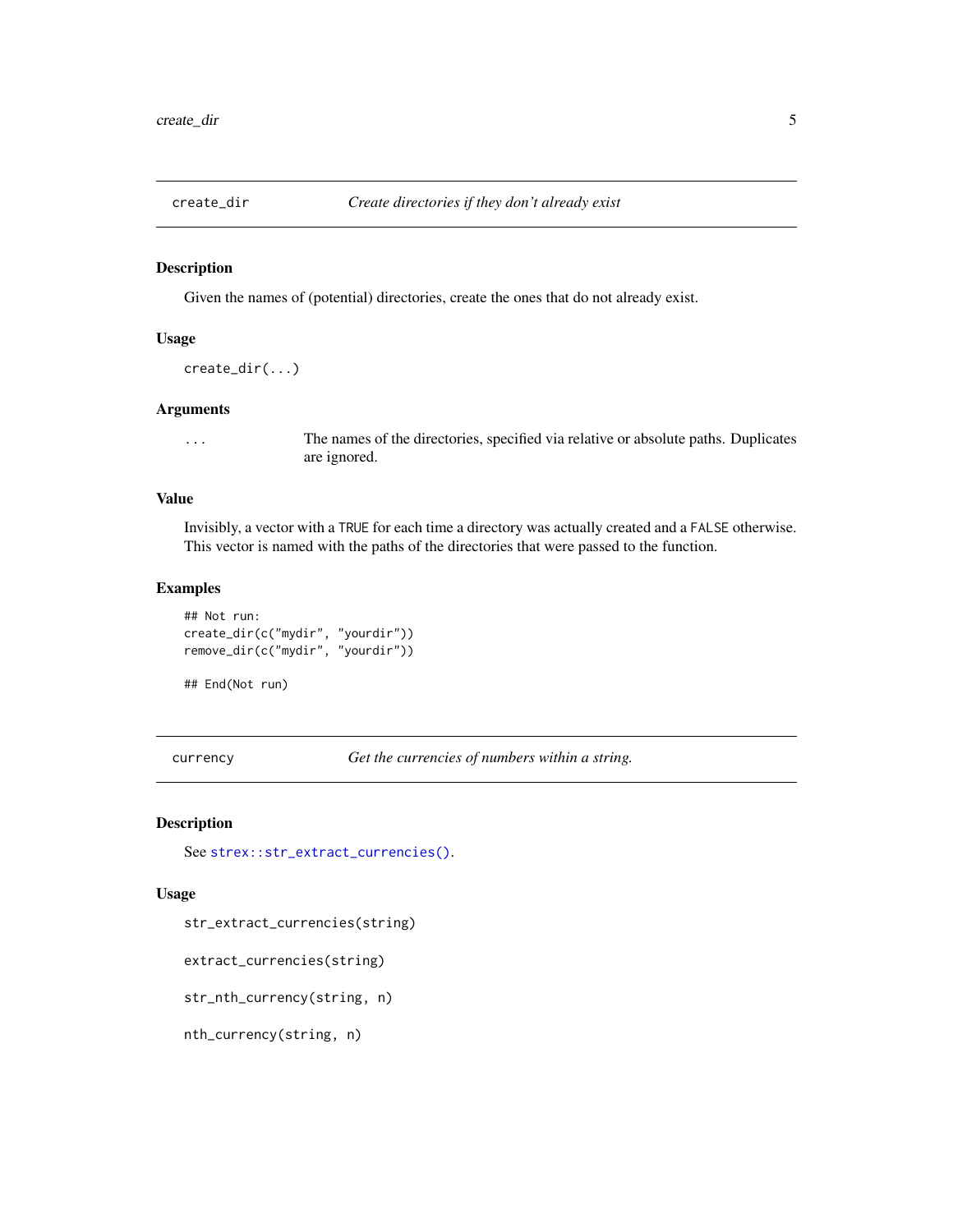```
str_first_currency(string)
```
first\_currency(string)

str\_last\_currency(string)

last\_currency(string)

#### Arguments

| string | A character vector.                                                                                                                                                                                                                                                                             |
|--------|-------------------------------------------------------------------------------------------------------------------------------------------------------------------------------------------------------------------------------------------------------------------------------------------------|
| n      | A vector of integerish values. Must be either length 1 or have length equal to<br>the length of string. Negative indices count from the back: while $n = 1$ and<br>$n = 2$ correspond to first and second, $n = -1$ and $n = -2$ correspond to last and<br>second-last, $n = 0$ will return NA. |

|  | extend_char_vec |  | Pad a character vector with empty strings. |  |
|--|-----------------|--|--------------------------------------------|--|
|--|-----------------|--|--------------------------------------------|--|

#### Description

Extend a character vector by appending empty strings at the end.

#### Usage

```
extend_char_vec(char_vec, extend_by = NA, length_out = NA)
```

```
str_extend_char_vec(char_vec, extend_by = NA, length_out = NA)
```
#### Arguments

| char vec   | A character vector. The thing you wish to expand.                     |
|------------|-----------------------------------------------------------------------|
| extend_by  | A non-negative integer. By how much do you wish to extend the vector? |
| length_out | A positive integer. How long do you want the output vector to be?     |

### Value

A character vector.

### Examples

```
extend_char_vec(1:5, extend_by = 2)
extend\_char\_vec(c("a", "b"), length\_out = 10)
```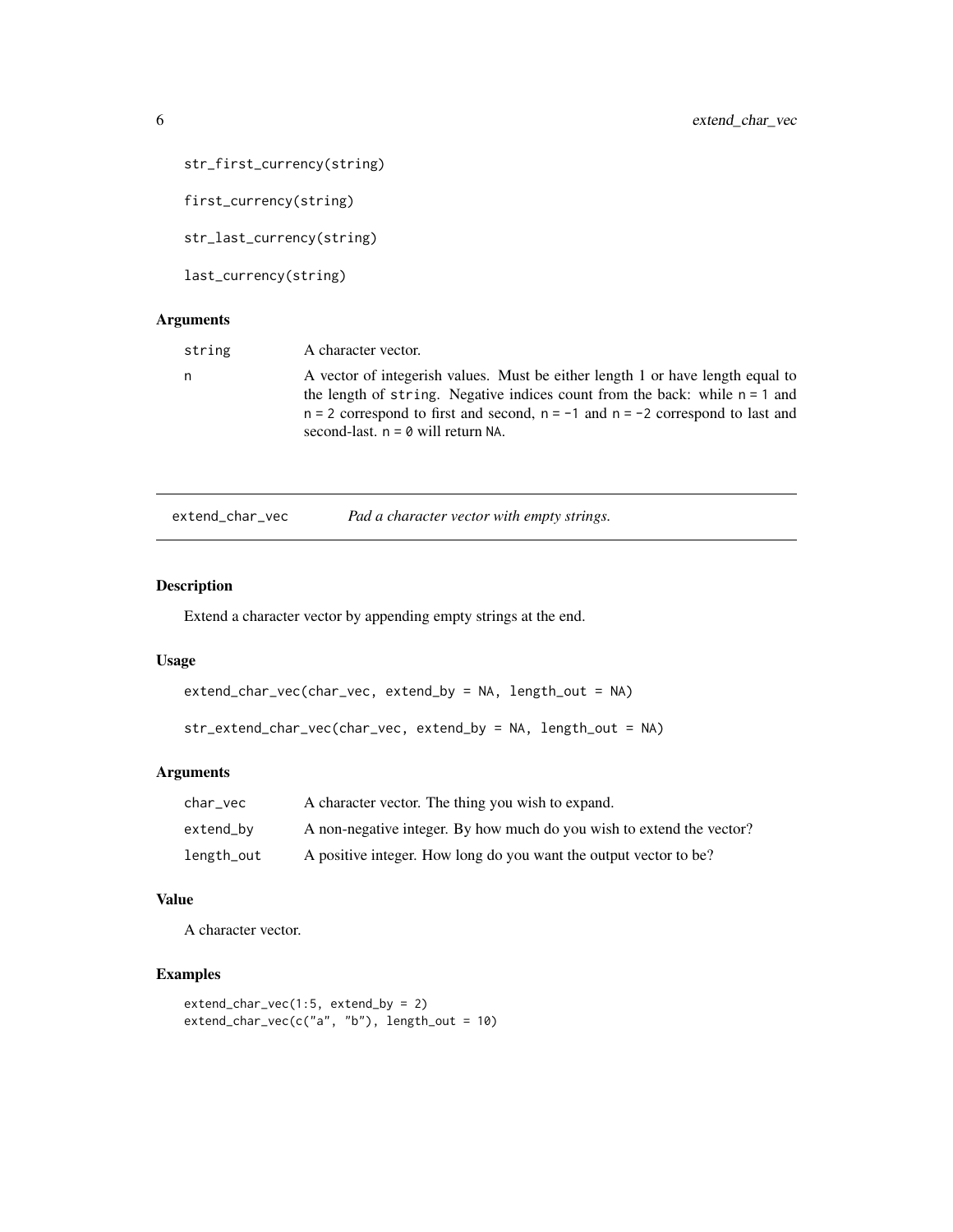<span id="page-6-0"></span>extract\_non\_numerics *Extract non-numbers from a string.*

### Description

See [strex::str\\_extract\\_non\\_numerics\(\)](#page-0-0)

#### Usage

```
extract_non_numerics(
  string,
  decimals = FALSE,
  leading_decimals = decimals,
 negs = FALSE,
  sci = FALSE,commas = FALSE
)
str_extract_non_numerics(
  string,
  decimals = FALSE,
  leading_decimals = decimals,
  negs = FALSE,
  sci = FALSE,commas = FALSE
\mathcal{L}nth_non_numeric(
  string,
 n,
  decimals = FALSE,
  leading_decimals = decimals,
 negs = FALSE,
  sci = FALSE,commas = FALSE
)
str_nth_non_numeric(
  string,
  n,
  decimals = FALSE,
  leading_decimals = decimals,
 negs = FALSE,
  sci = FALSE,commas = FALSE
)
```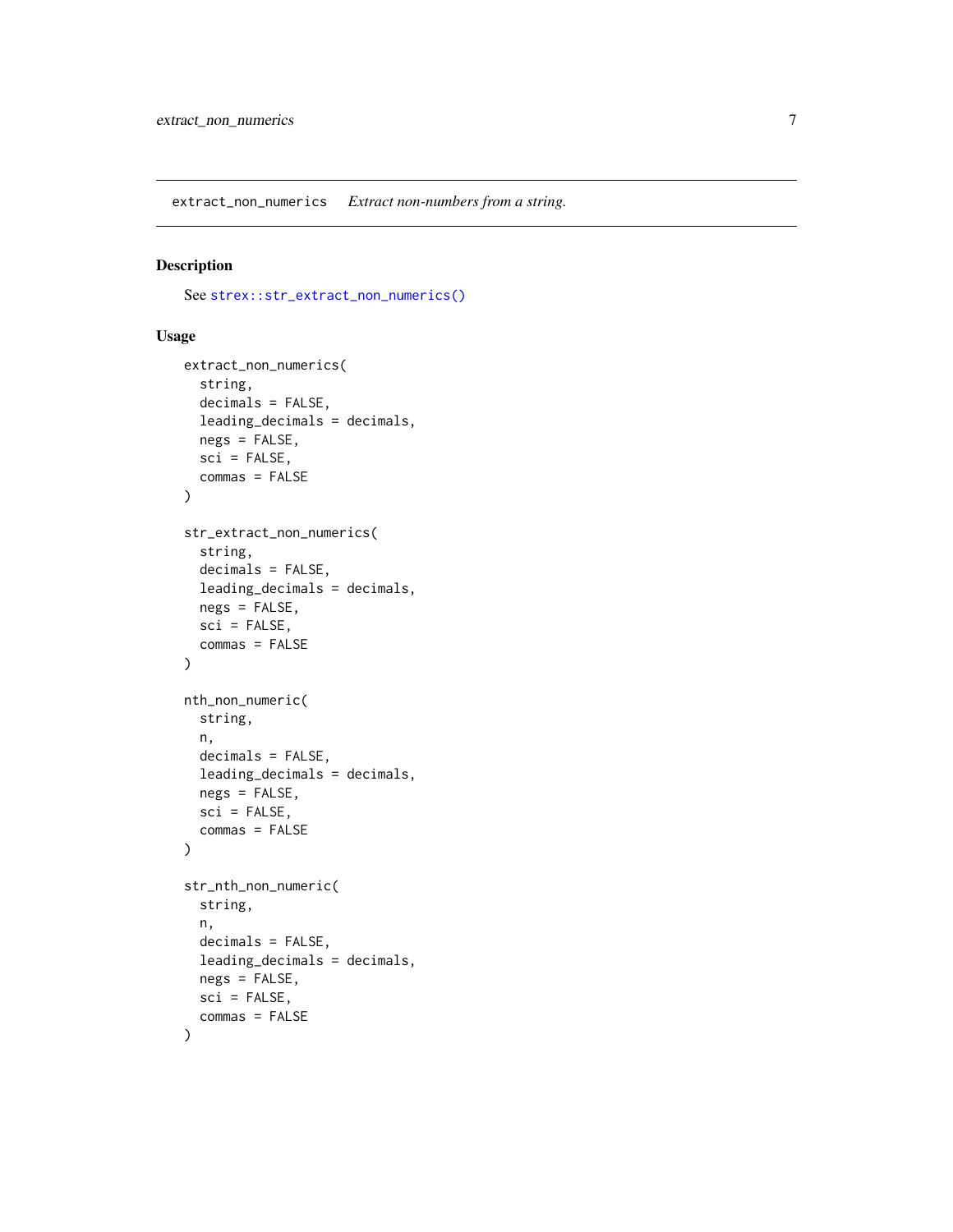```
first_non_numeric(
  string,
  decimals = FALSE,
  leading_decimals = decimals,
 negs = FALSE,
  sci = FALSE,commas = FALSE
\mathcal{L}str_first_non_numeric(
  string,
  decimals = FALSE,
 leading_decimals = decimals,
 negs = FALSE,sci = FALSE,
  commas = FALSE
\mathcal{L}last_non_numeric(
  string,
 decimals = FALSE,
 leading_decimals = decimals,
 negs = FALSE,
  sci = FALSE,commas = FALSE
\mathcal{L}str_last_non_numeric(
  string,
 decimals = FALSE,
  leading_decimals = decimals,
 negs = FALSE,
  sci = FALSE,commas = FALSE
```
 $\mathcal{L}$ 

| string           | A string.                                                                                                                                                |
|------------------|----------------------------------------------------------------------------------------------------------------------------------------------------------|
| decimals         | Do you want to include the possibility of decimal numbers (TRUE) or not (FALSE,<br>the default).                                                         |
| leading_decimals |                                                                                                                                                          |
|                  | Do you want to allow a leading decimal point to be the start of a number?                                                                                |
| negs             | Do you want to allow negative numbers? Note that double negatives are not<br>handled here (see the examples).                                            |
| sci              | Make the search aware of scientific notation e.g. 2e3 is the same as 2000.                                                                               |
| commas           | Allow comma separators in numbers (i.e. interpret 1,100 as a single number<br>(one thousand one hundred) rather than two numbers (one and one hundred)). |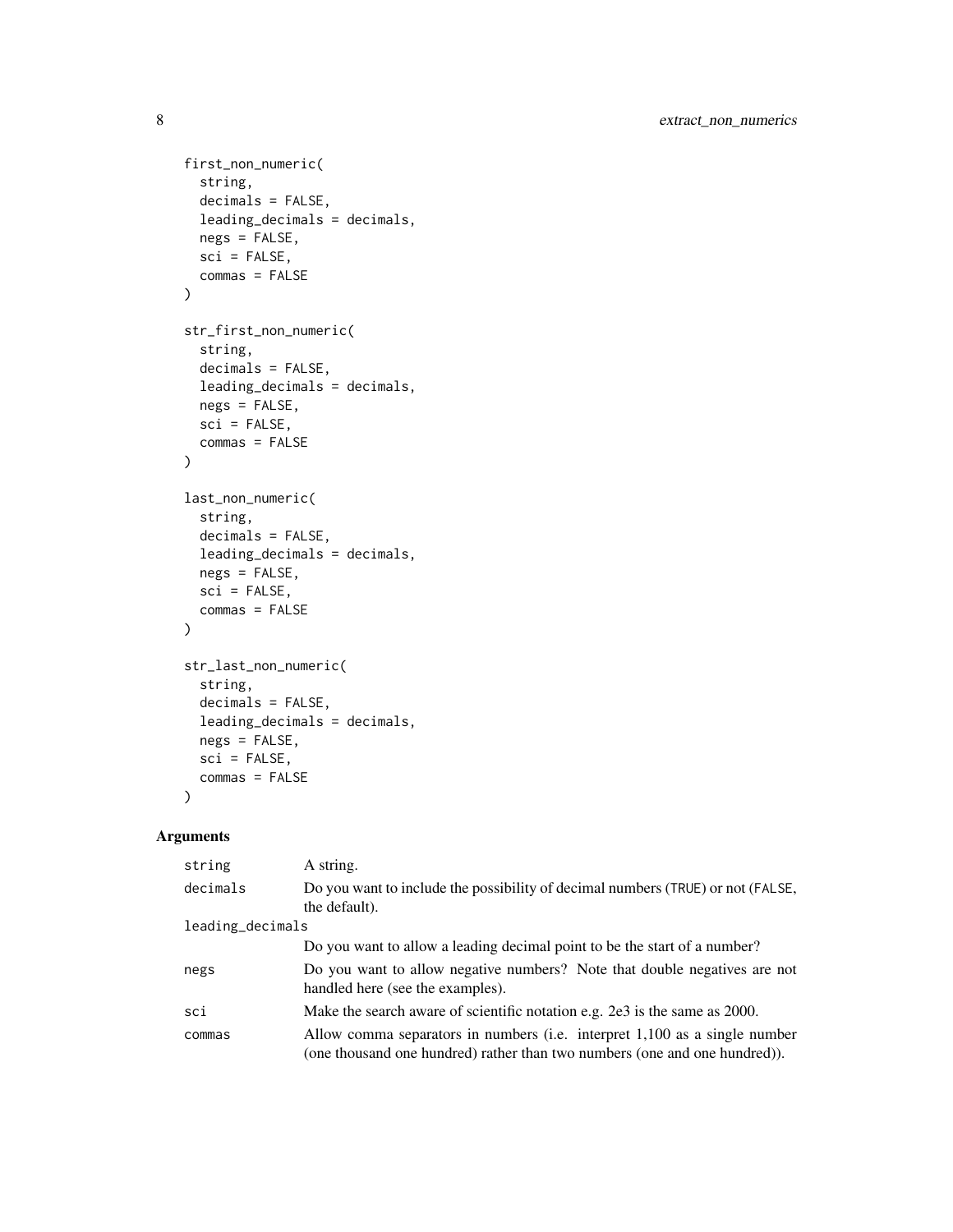### <span id="page-8-0"></span>extract\_numbers 9

n A vector of integerish values. Must be either length 1 or have length equal to the length of string. Negative indices count from the back: while  $n = 1$  and  $n = 2$  correspond to first and second,  $n = -1$  and  $n = -2$  correspond to last and second-last.  $n = 0$  will return NA.

extract\_numbers *Extract numbers from a string.*

### <span id="page-8-1"></span>Description

```
See strex::str_extract_numbers().
```
#### Usage

```
extract_numbers(
  string,
  decimals = FALSE,
  leading_decimals = decimals,
  negs = FALSE,
  sci = FALSE,commas = FALSE,leave_as_string = FALSE
)
str_extract_numbers(
  string,
  decimals = FALSE,
  leading_decimals = decimals,
  negs = FALSE,
  sci = FALSE,commas = FALSE,
  leave_as_string = FALSE
\lambdanth_number(
  string,
  n,
  decimals = FALSE,
  leading_decimals = decimals,
  negs = FALSE,
  sci = FALSE,commas = FALSE,
  leave_as_string = FALSE
)
str_nth_number(
  string,
```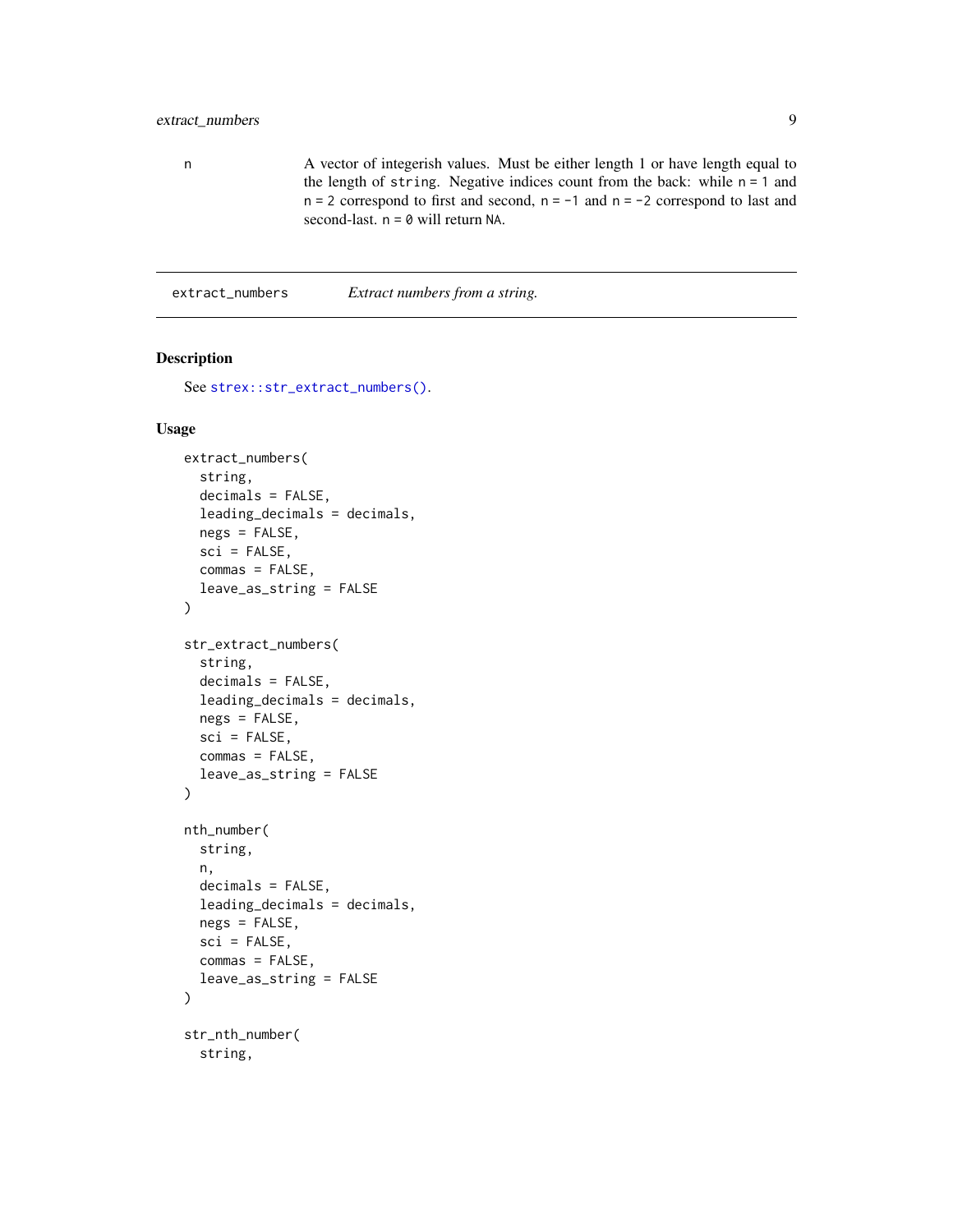10 extract\_numbers

```
n,
  decimals = FALSE,
  leading_decimals = decimals,
  negs = FALSE,
  sci = FALSE,commas = FALSE,
  leave_as_string = FALSE
\mathcal{L}first_number(
  string,
  decimals = FALSE,
  leading_decimals = decimals,
  negs = FALSE,
  sci = FALSE,commas = FALSE,
  leave_as_string = FALSE
\mathcal{L}str_first_number(
  string,
  decimals = FALSE,
  leading_decimals = decimals,
  negs = FALSE,
  sci = FALSE,commas = FALSE,leave_as_string = FALSE
\mathcal{L}last_number(
  string,
  decimals = FALSE,
  leading_decimals = decimals,
  negs = FALSE,
  sci = FALSE,commas = FALSE,
  leave_as_string = FALSE
\mathcal{L}str_last_number(
  string,
  decimals = FALSE,
  leading_decimals = decimals,
  negs = FALSE,
  sci = FALSE,commas = FALSE,leave_as_string = FALSE
\mathcal{L}
```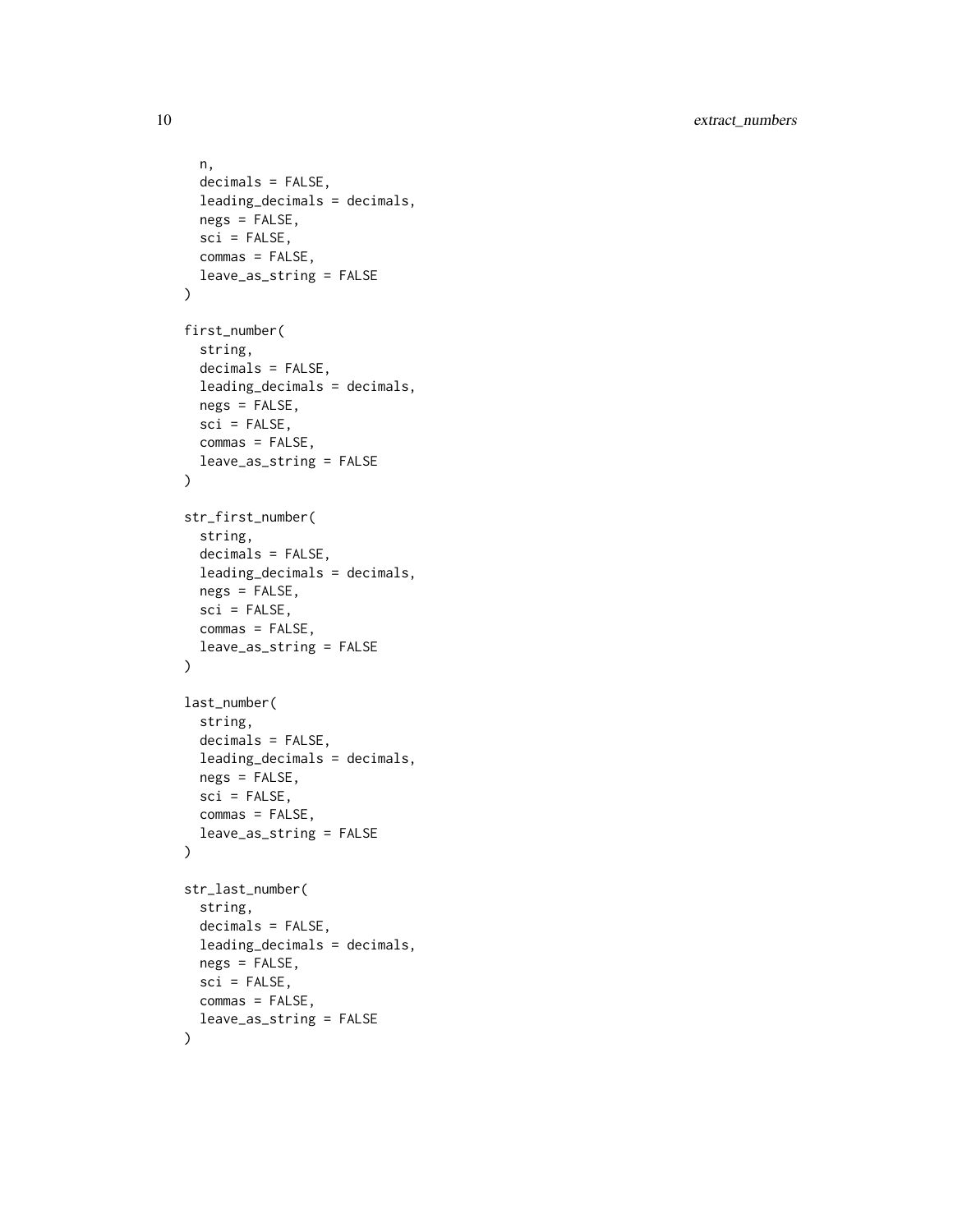### <span id="page-10-0"></span>filesstrings 11

#### Arguments

| string           | A string.                                                                                                                                                                                                                                                                                       |  |  |
|------------------|-------------------------------------------------------------------------------------------------------------------------------------------------------------------------------------------------------------------------------------------------------------------------------------------------|--|--|
| decimals         | Do you want to include the possibility of decimal numbers (TRUE) or not (FALSE,<br>the default).                                                                                                                                                                                                |  |  |
| leading_decimals |                                                                                                                                                                                                                                                                                                 |  |  |
|                  | Do you want to allow a leading decimal point to be the start of a number?                                                                                                                                                                                                                       |  |  |
| negs             | Do you want to allow negative numbers? Note that double negatives are not<br>handled here (see the examples).                                                                                                                                                                                   |  |  |
| sci              | Make the search aware of scientific notation e.g. 2e3 is the same as 2000.                                                                                                                                                                                                                      |  |  |
| commas           | Allow comma separators in numbers (i.e. interpret 1,100 as a single number<br>(one thousand one hundred) rather than two numbers (one and one hundred)).                                                                                                                                        |  |  |
| leave_as_string  |                                                                                                                                                                                                                                                                                                 |  |  |
|                  | Do you want to return the number as a string (TRUE) or as numeric (FALSE, the<br>$default$ ?                                                                                                                                                                                                    |  |  |
| n                | A vector of integerish values. Must be either length 1 or have length equal to<br>the length of string. Negative indices count from the back: while $n = 1$ and<br>$n = 2$ correspond to first and second, $n = -1$ and $n = -2$ correspond to last and<br>second-last. $n = 0$ will return NA. |  |  |

| filesstrings |  |  | filesstrings: handy file and string manipulation |
|--------------|--|--|--------------------------------------------------|
|--------------|--|--|--------------------------------------------------|

### Description

This started out as a package for file and string manipulation. Since then, the fs file manipulation package and the strex string manipulation package emerged, offering functionality previously given by this package (but slightly better). Those packages have hence almost pushed 'filesstrings' into extinction. However, it still has a small number of unique, handy file manipulation functions which can be seen in the [vignette.](https://cran.r-project.org/package=filesstrings/vignettes/files.html). One example is a function to remove spaces from all file names in a directory.

### References

Rory Nolan and Sergi Padilla-Parra (2017). filesstrings: An R package for file and string manipulation. The Journal of Open Source Software, 2(14). doi: [10.21105/joss.00260.](https://doi.org/10.21105/joss.00260)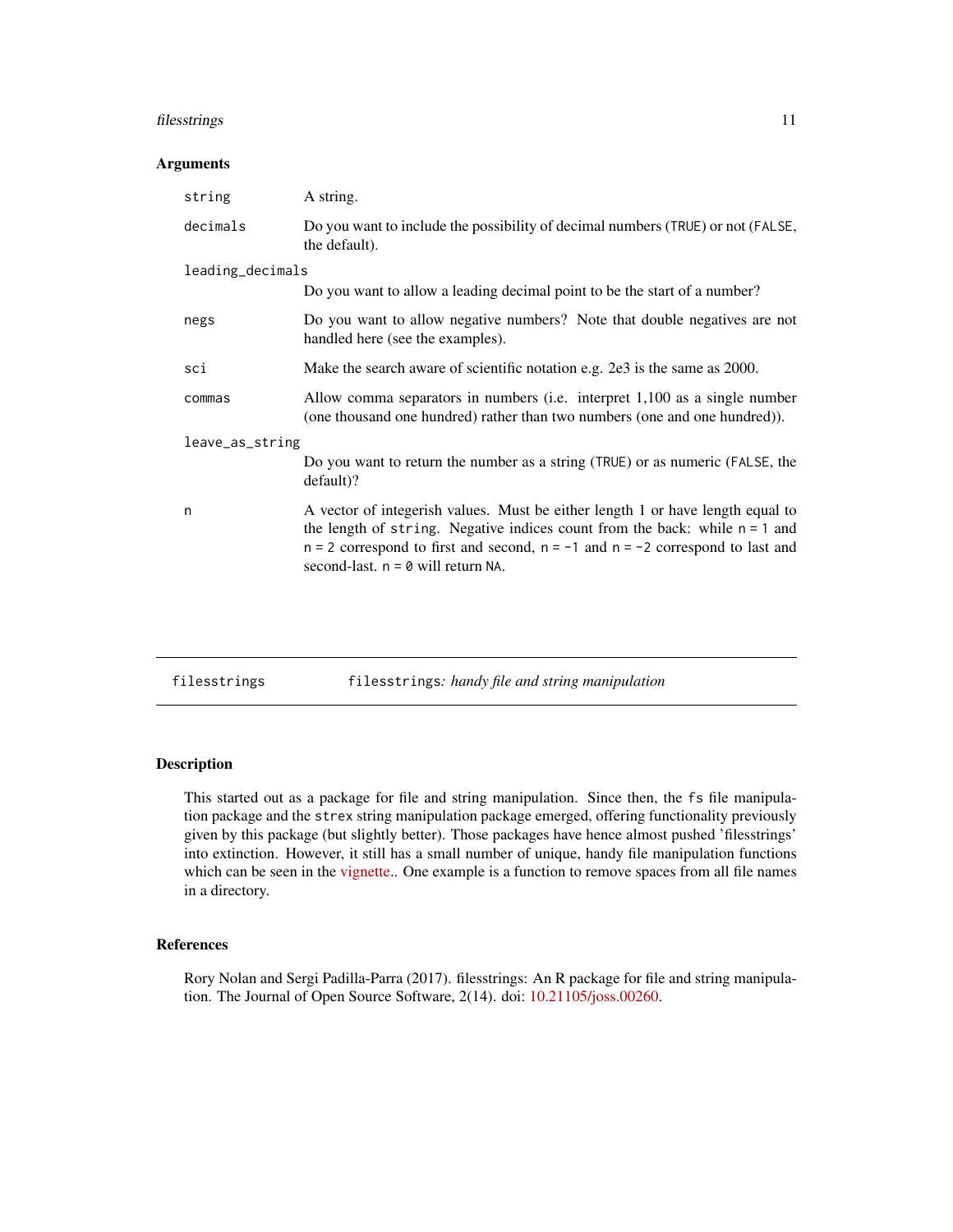<span id="page-11-0"></span>

### Description

See [strex::str\\_give\\_ext\(\)](#page-0-0).

### Usage

```
give_ext(string, ext, replace = FALSE)
```
str\_give\_ext(string, ext, replace = FALSE)

### Arguments

| string  | The intended file name.                                                                    |
|---------|--------------------------------------------------------------------------------------------|
| ext     | The intended file extension (with or without the ".").                                     |
| replace | If the file has an extension already, replace it (or append the new extension<br>$name)$ ? |

group\_close *Group together close adjacent elements of a vector.*

#### Description

Given a strictly increasing vector (each element is bigger than the last), group together stretches of the vector where *adjacent* elements are separated by at most some specified distance. Hence, each element in each group has at least one other element in that group that is *close* to it. See the examples.

#### Usage

```
group_close(vec_ascending, max_gap = 1)
```
### Arguments

|         | vec_ascending A strictly increasing numeric vector.                           |
|---------|-------------------------------------------------------------------------------|
| max_gap | The biggest allowable gap between adjacent elements for them to be considered |
|         | part of the same <i>group</i> .                                               |

### Value

A where each element is one group, as a numeric vector.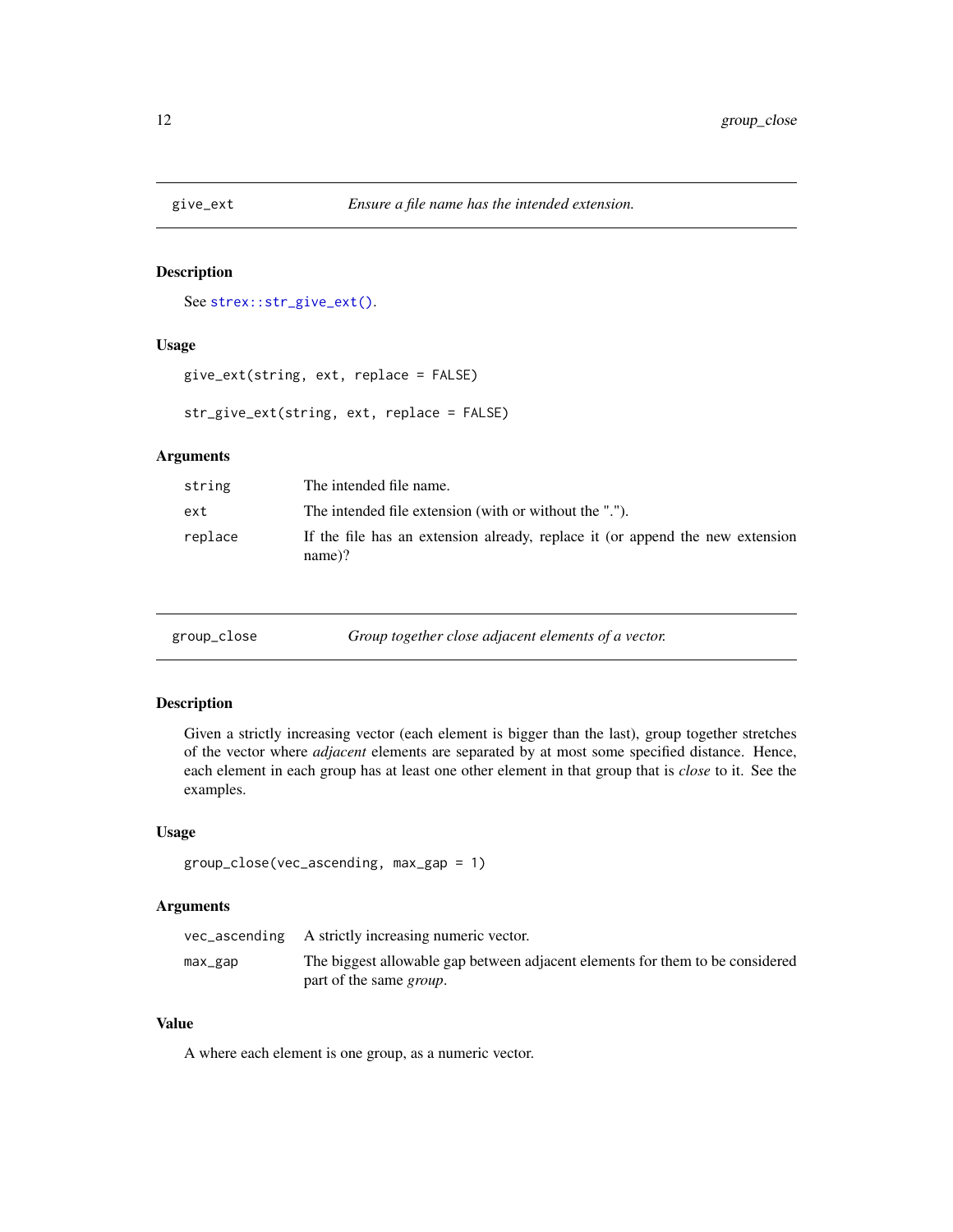### <span id="page-12-0"></span>locate\_braces 13

### Examples

```
group_close(1:10, 1)
group_close(1:10, 0.5)
group_close(c(1, 2, 4, 10, 11, 14, 20, 25, 27), 3)
```
locate\_braces *Locate the braces in a string.*

#### Description

See [strex::str\\_locate\\_braces\(\)](#page-0-0).

### Usage

locate\_braces(string)

str\_locate\_braces(string)

### Arguments

string A character vector

match\_arg *Argument Matching*

### Description

See [strex::match\\_arg\(\)](#page-0-0).

### Usage

```
match_arg(
  arg,
 choices = NULL,
  index = FALSE,several_ok = FALSE,
  ignore_case = FALSE
)
str_match_arg(
  arg,
 choices = NULL,
 index = FALSE,
  several_ok = FALSE,
  ignore_case = FALSE
\mathcal{E}
```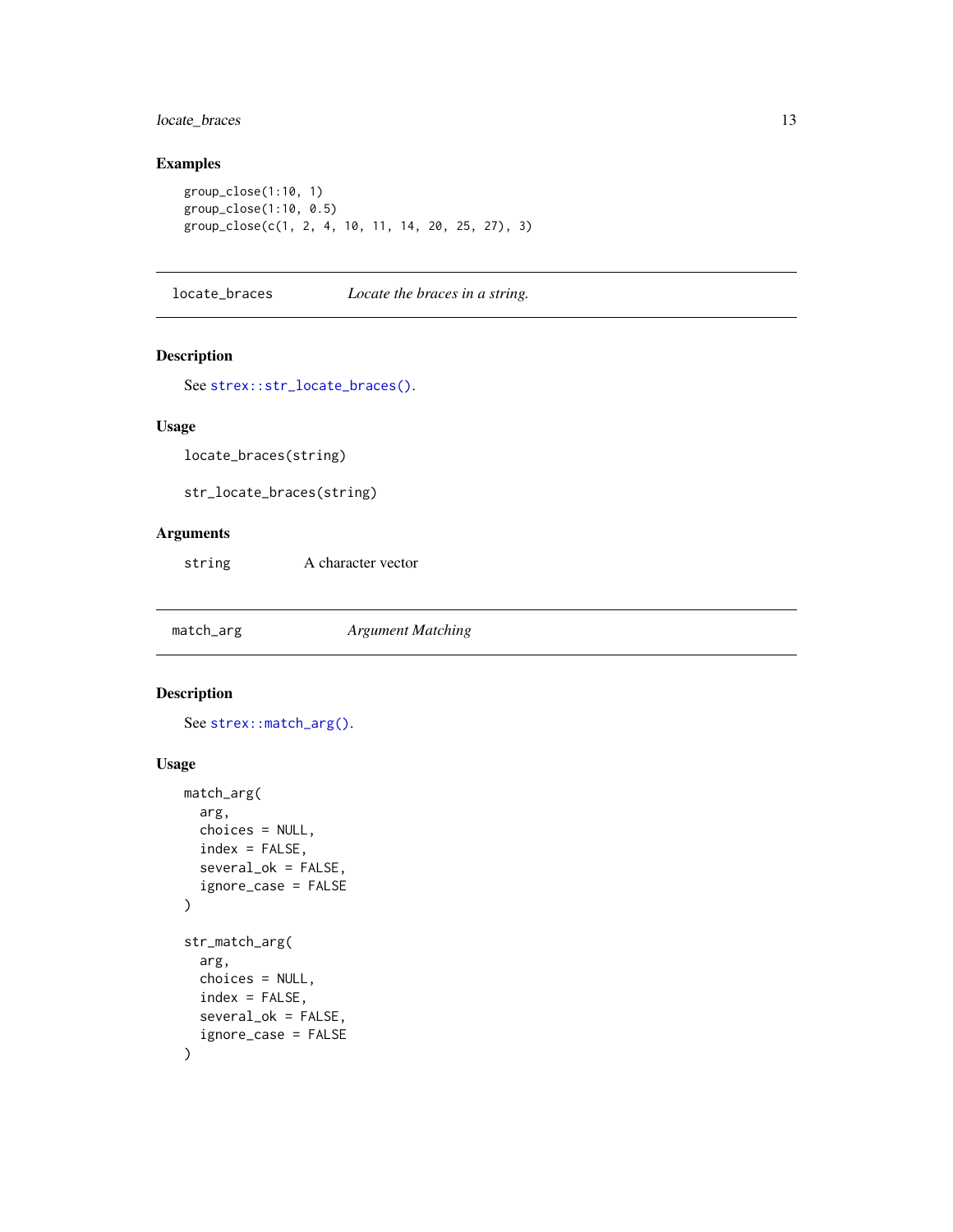### <span id="page-13-0"></span>Arguments

| arg         | A character vector (of length one unless several _ok = TRUE).                                                                    |
|-------------|----------------------------------------------------------------------------------------------------------------------------------|
| choices     | A character vector of candidate values.                                                                                          |
| index       | Return the index of the match rather than the match itself?                                                                      |
| several_ok  | Allow arg to have length greater than one to match several arguments at once?                                                    |
| ignore_case | Ignore case while matching. If this is TRUE, the returned value is the matched<br>element of choices (with its original casing). |

| move_files | Move files around. |  |
|------------|--------------------|--|
|------------|--------------------|--|

### Description

Move specified files into specified directories

#### Usage

| move_files(files, destinations, overwrite = FALSE) |  |  |  |
|----------------------------------------------------|--|--|--|
|----------------------------------------------------|--|--|--|

```
file.move(files, destinations, overwrite = FALSE)
```
### Arguments

| files        | A character vector of files to move (relative or absolute paths).               |
|--------------|---------------------------------------------------------------------------------|
| destinations | A character vector of the destination directories into which to move the files. |
| overwrite    | Allow overwriting of files? Default no.                                         |

#### Details

If there are  $n$  files, there must be either 1 or  $n$  directories. If there is one directory, then all  $n$  files are moved there. If there are  $n$  directories, then each file is put into its respective directory. This function also works to move directories.

If you try to move files to a directory that doesn't exist, the directory is first created and then the files are put inside.

#### Value

Invisibly, a logical vector with a TRUE for each time the operation succeeded and a FALSE for every fail.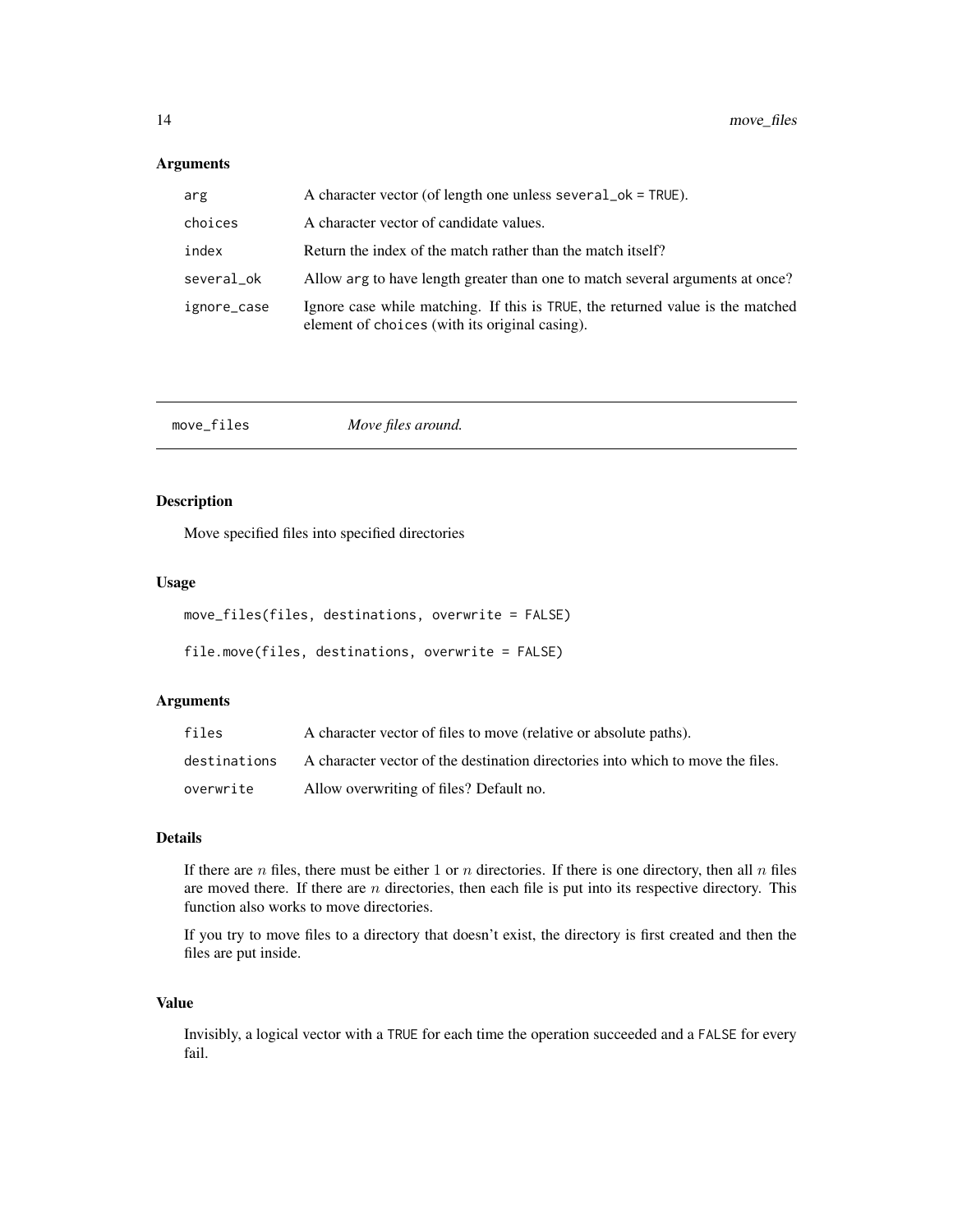### <span id="page-14-0"></span>nice\_file\_nums 15

#### Examples

```
## Not run:
dir.create("dir")
files <- c("1litres_1.txt", "1litres_30.txt", "3litres_5.txt")
file.create(files)
file.move(files, "dir")
## End(Not run)
```
#### nice\_file\_nums *Make file numbers comply with alphabetical order*

#### Description

If files are numbered, their numbers may not *comply* with alphabetical order, i.e. "file2.ext" comes after "file10.ext" in alphabetical order. This function renames the files in the specified directory such that they comply with alphabetical order, so here "file2.ext" would be renamed to "file02.ext".

#### Usage

 $nice_file\_nums$ (dir = ".", pattern = NA)

### Arguments

| dir     | Path (relative or absolute) to the directory in which to do the renaming (default<br>is current working directory).      |
|---------|--------------------------------------------------------------------------------------------------------------------------|
| pattern | A regular expression. If specified, files to be renamed are restricted to ones<br>matching this pattern (in their name). |

#### Details

It works on file names with more than one number in them e.g. "file01part3.ext" (a file with 2 numbers). All the file names that it works on must have the same number of numbers, and the non-number bits must be the same. One can limit the renaming to files matching a certain pattern. This function wraps [nice\\_nums\(\)](#page-15-1), which does the string operations, but not the renaming. To see examples of how this function works, see the examples in that function's documentation.

#### Value

A logical vector with a TRUE for each successful rename (should be all TRUEs) and a FALSE otherwise.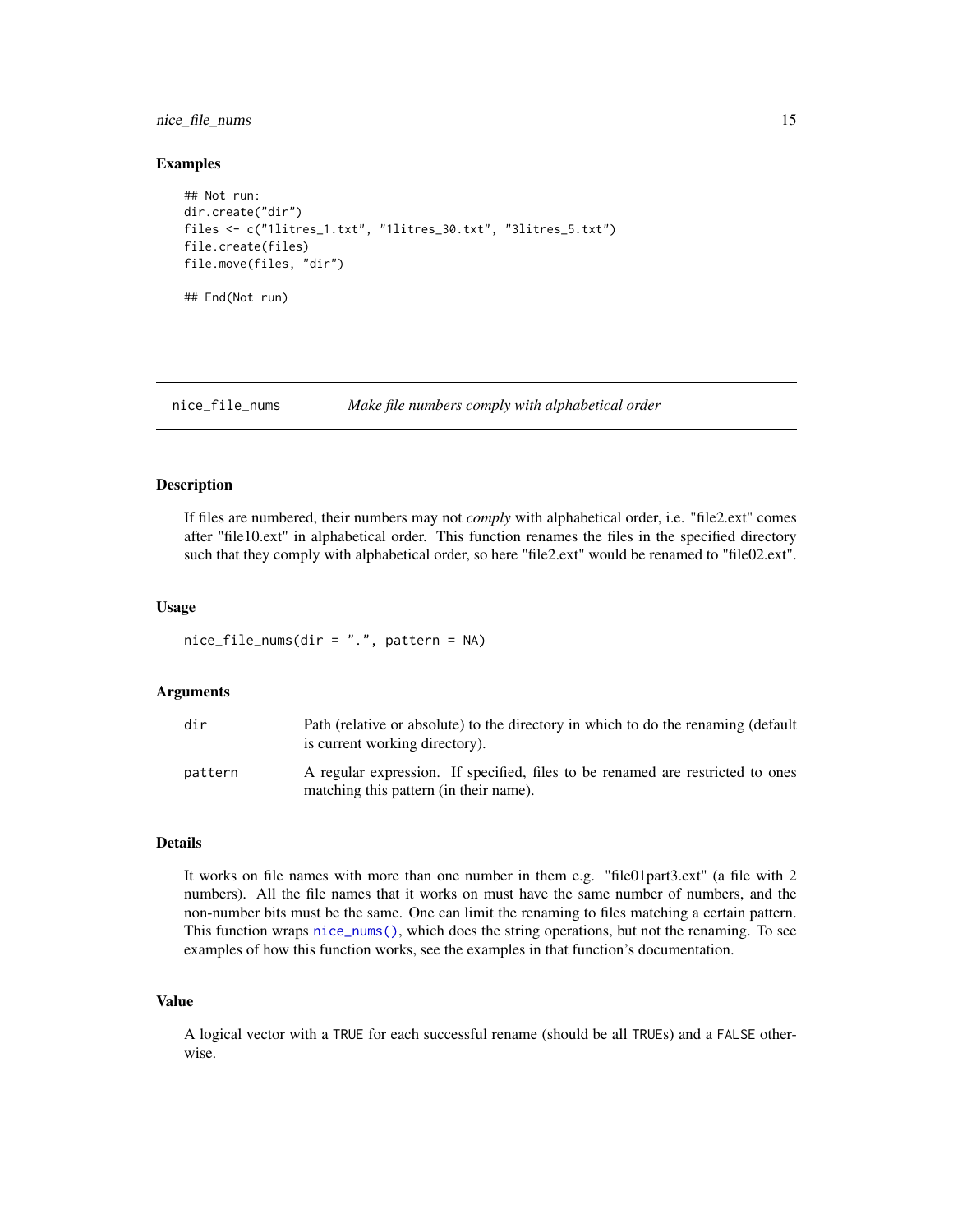### <span id="page-15-0"></span>Examples

```
## Not run:
dir.create("NiceFileNums_test")
setwd("NiceFileNums_test")
files <- c("1litres_1.txt", "1litres_30.txt", "3litres_5.txt")
file.create(files)
nice_file_nums()
nice_file_nums(pattern = "\\.txt$")
setwd("..")
dir.remove("NiceFileNums_test")
```
## End(Not run)

<span id="page-15-1"></span>nice\_nums *Make string numbers comply with alphabetical order*

### Description

See [strex::str\\_alphord\\_nums\(\)](#page-0-0).

#### Usage

```
nice_nums(string)
```
str\_nice\_nums(string)

str\_alphord\_nums(string)

alphord\_nums(string)

### Arguments

string A character vector.

nth\_number\_after\_mth *Find the* n*th number after the* m*th occurrence of a pattern.*

### Description

See [strex::str\\_nth\\_number\\_after\\_mth\(\)](#page-0-0).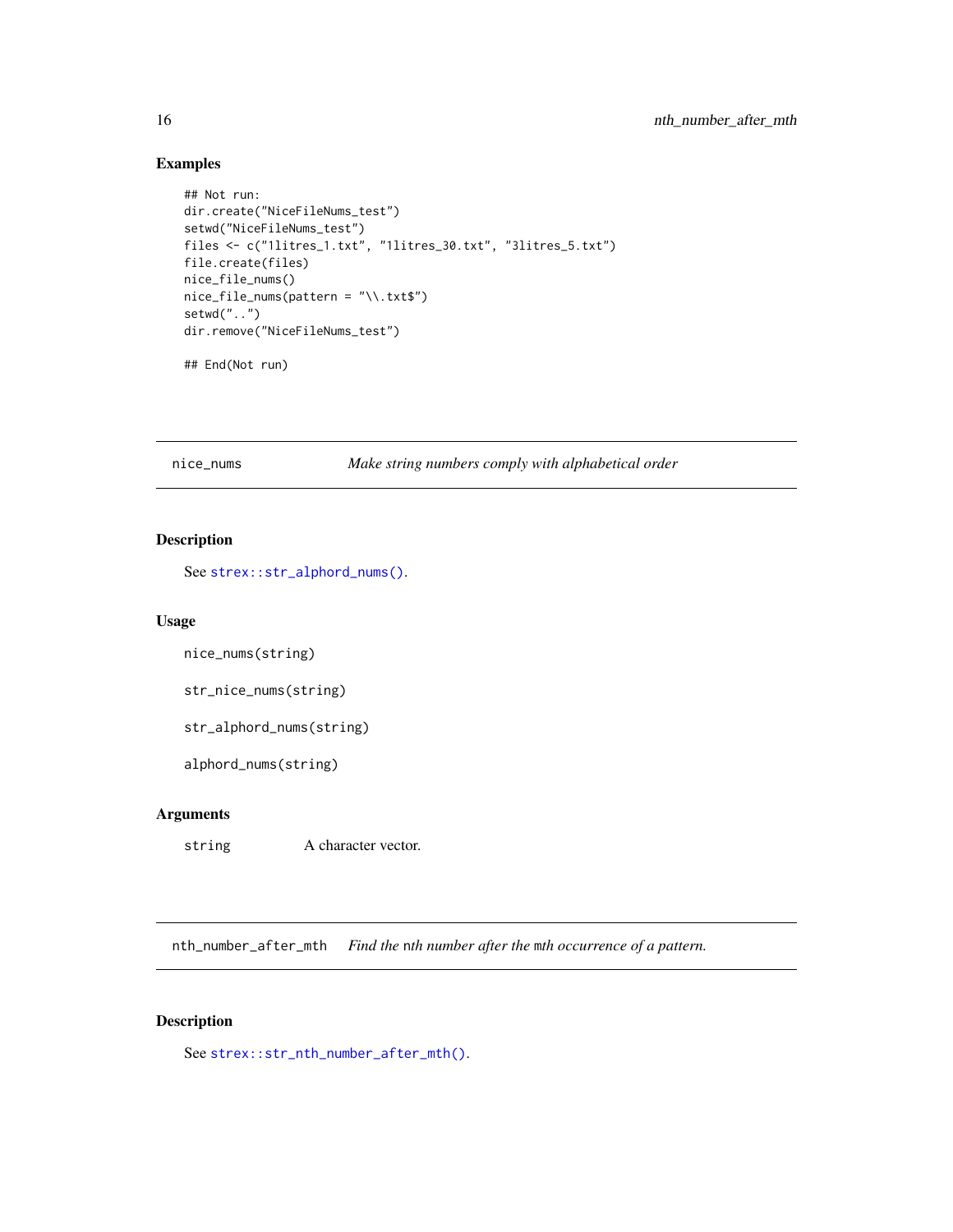### Usage

```
nth_number_after_mth(
  string,
 pattern,
 n,
 m,
  decimals = FALSE,
 leading_decimals = decimals,
 negs = FALSE,
  sci = FALSE,
  commas = FALSE,
  leave_as_string = FALSE
\mathcal{L}str_nth_number_after_mth(
  string,
 pattern,
 n,
 m,
  decimals = FALSE,
  leading_decimals = decimals,
  ness = FALSE,sci = FALSE,commas = FALSE,
  leave_as_string = FALSE
\lambdanth_number_after_first(
  string,
 pattern,
 n,
  decimals = FALSE,
  leading_decimals = decimals,
 negs = FALSE,
  sci = FALSE,commas = FALSE,
  leave_as_string = FALSE
\mathcal{L}nth_number_after_last(
  string,
 pattern,
 n,
 decimals = FALSE,
  leading_decimals = decimals,
  negs = FALSE,
  sci = FALSE,commas = FALSE,
```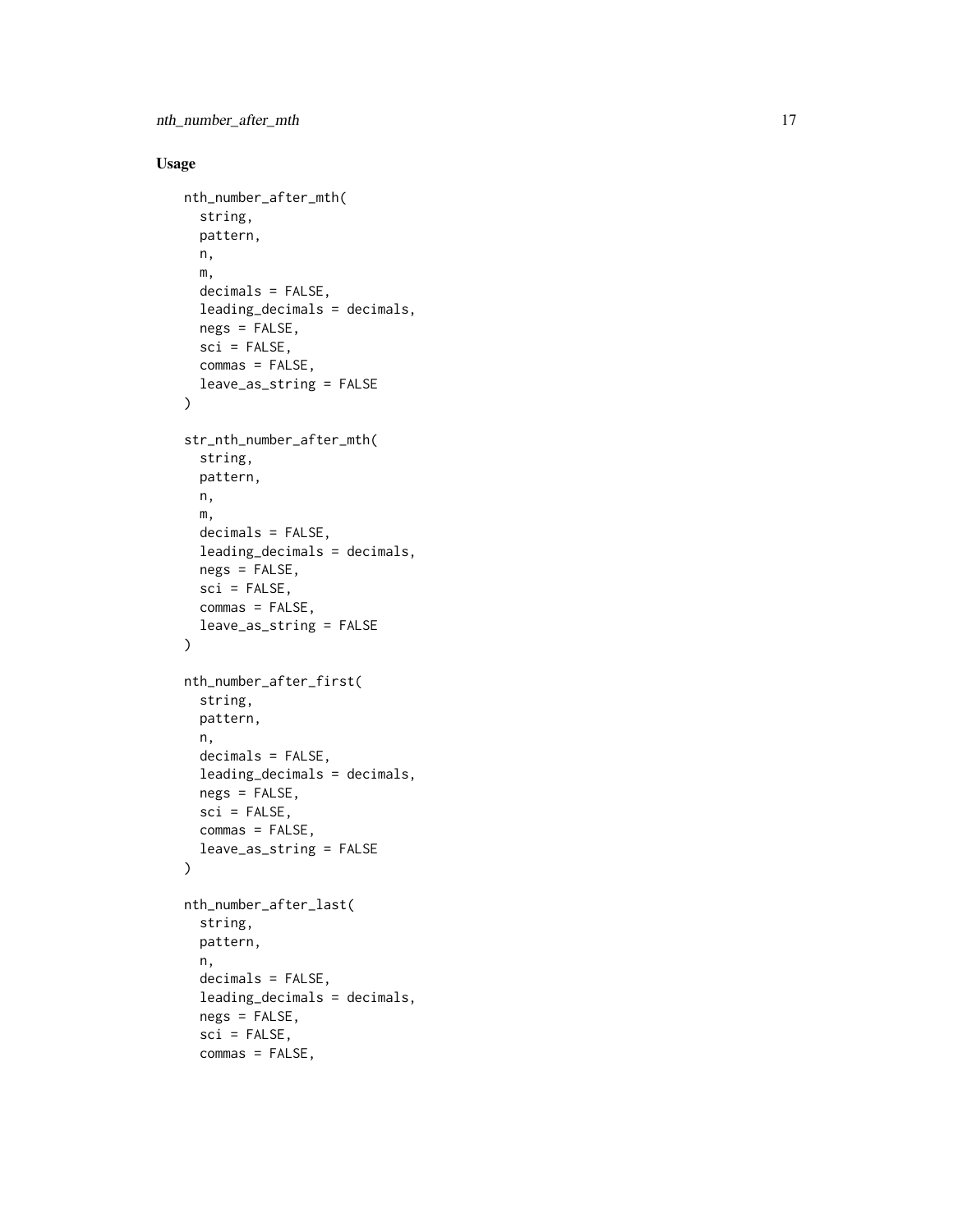```
leave_as_string = FALSE
\lambdafirst_number_after_mth(
  string,
  pattern,
 m,
  decimals = FALSE,
  leading_decimals = decimals,
 negs = FALSE,
  sci = FALSE,commas = FALSE,
  leave_as_string = FALSE
)
last_number_after_mth(
  string,
 pattern,
 m,
  decimals = FALSE,
  leading_decimals = decimals,
 negs = FALSE,
  sci = FALSE,commas = FALSE,
  leave_as_string = FALSE
\mathcal{L}first_number_after_first(
  string,
 pattern,
  decimals = FALSE,
  leading_decimals = decimals,
  negs = FALSE,
  sci = FALSE,commas = FALSE,
  leave_as_string = FALSE
)
first_number_after_last(
  string,
 pattern,
  decimals = FALSE,
  leading_decimals = decimals,
  negs = FALSE,
  sci = FALSE,commas = FALSE,leave_as_string = FALSE
\mathcal{L}
```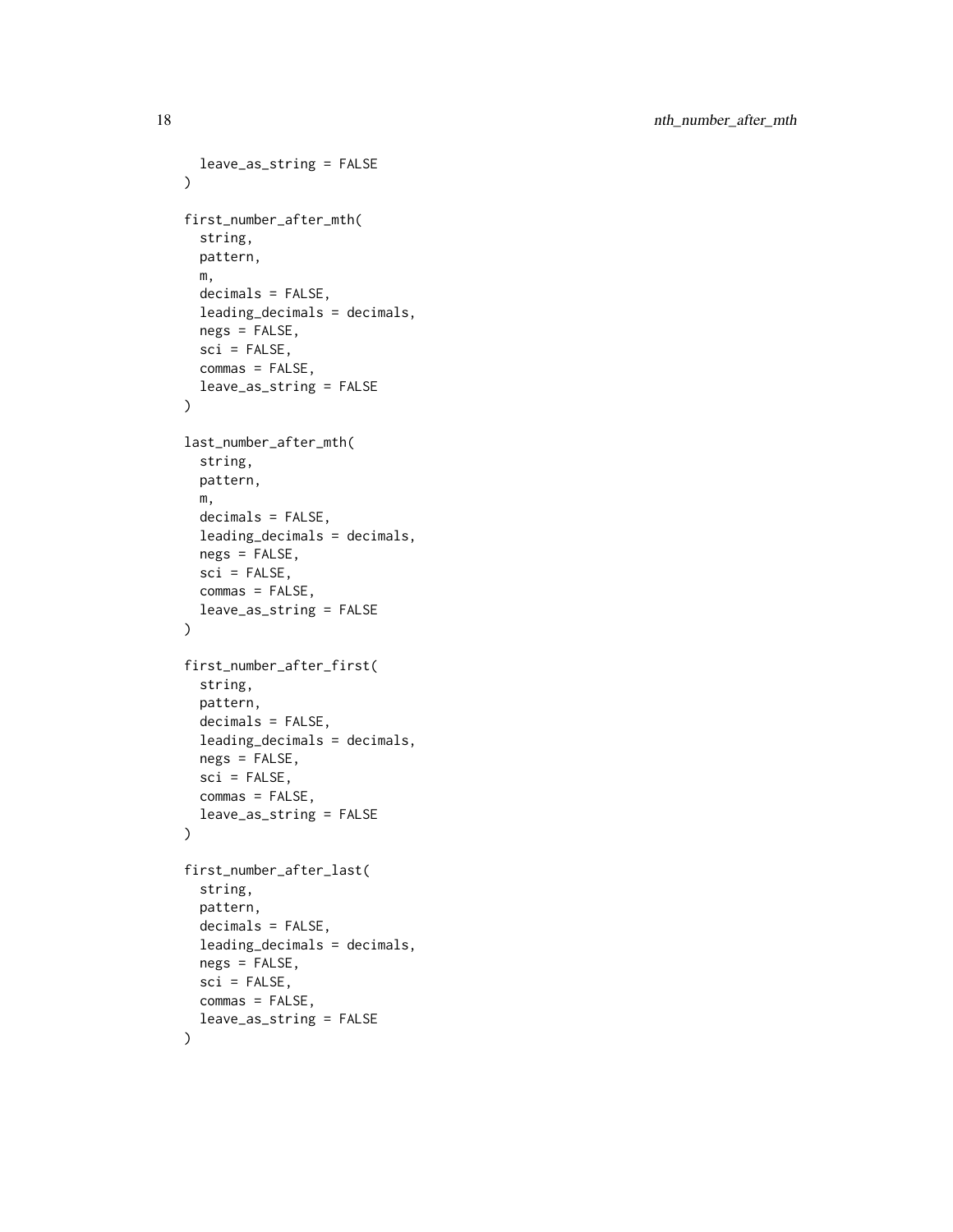```
last_number_after_first(
  string,
 pattern,
  decimals = FALSE,
  leading_decimals = decimals,
  negs = FALSE,
  sci = FALSE,commas = FALSE,
  leave_as_string = FALSE
\mathcal{L}last_number_after_last(
  string,
 pattern,
  decimals = FALSE,
  leading_decimals = decimals,
 negs = FALSE,
 sci = FALSE,commas = FALSE,
  leave_as_string = FALSE
\mathcal{L}str_nth_number_after_first(
  string,
 pattern,
 n,
  decimals = FALSE,
  leading_decimals = decimals,
  negs = FALSE,
  sci = FALSE,commas = FALSE,leave_as_string = FALSE
\lambdastr_nth_number_after_last(
  string,
 pattern,
  n,
  decimals = FALSE,
  leading_decimals = decimals,
 negs = FALSE,
  sci = FALSE,commas = FALSE,leave_as_string = FALSE
)
```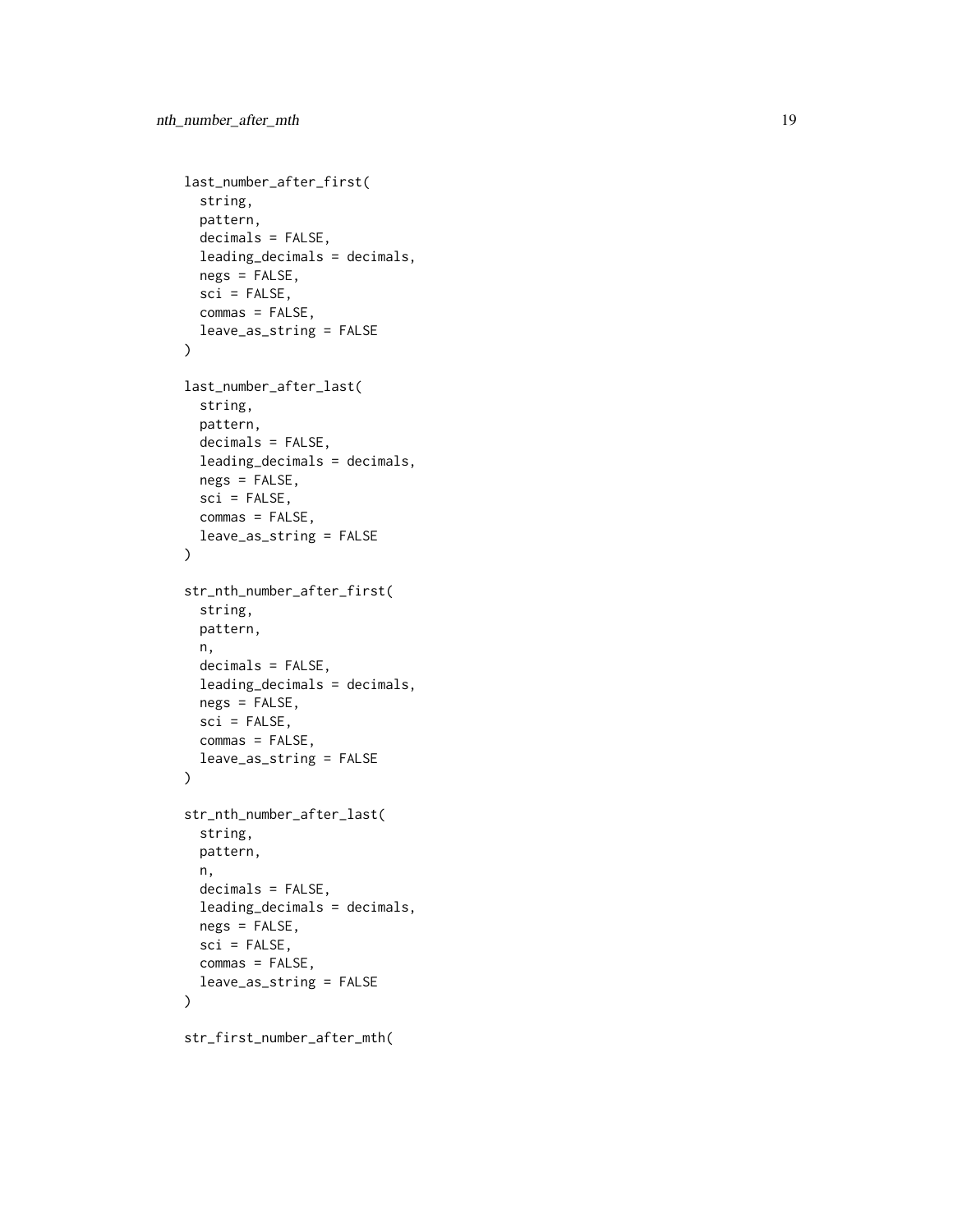```
string,
  pattern,
  m,
  decimals = FALSE,
  leading_decimals = decimals,
  negs = FALSE,
  sci = FALSE,commas = FALSE,
  leave_as_string = FALSE
\mathcal{L}str_last_number_after_mth(
  string,
 pattern,
 m,
  decimals = FALSE,
  leading_decimals = decimals,
 negs = FALSE,
 sci = FALSE,commas = FALSE,
  leave_as_string = FALSE
\mathcal{L}str_first_number_after_first(
  string,
 pattern,
  decimals = FALSE,
  leading_decimals = decimals,
  negs = FALSE,
  sci = FALSE,commas = FALSE,
  leave_as_string = FALSE
\mathcal{L}str_first_number_after_last(
  string,
 pattern,
  decimals = FALSE,
  leading_decimals = decimals,
 negs = FALSE,
  sci = FALSE,commas = FALSE,
  leave_as_string = FALSE
\mathcal{L}str_last_number_after_first(
  string,
  pattern,
```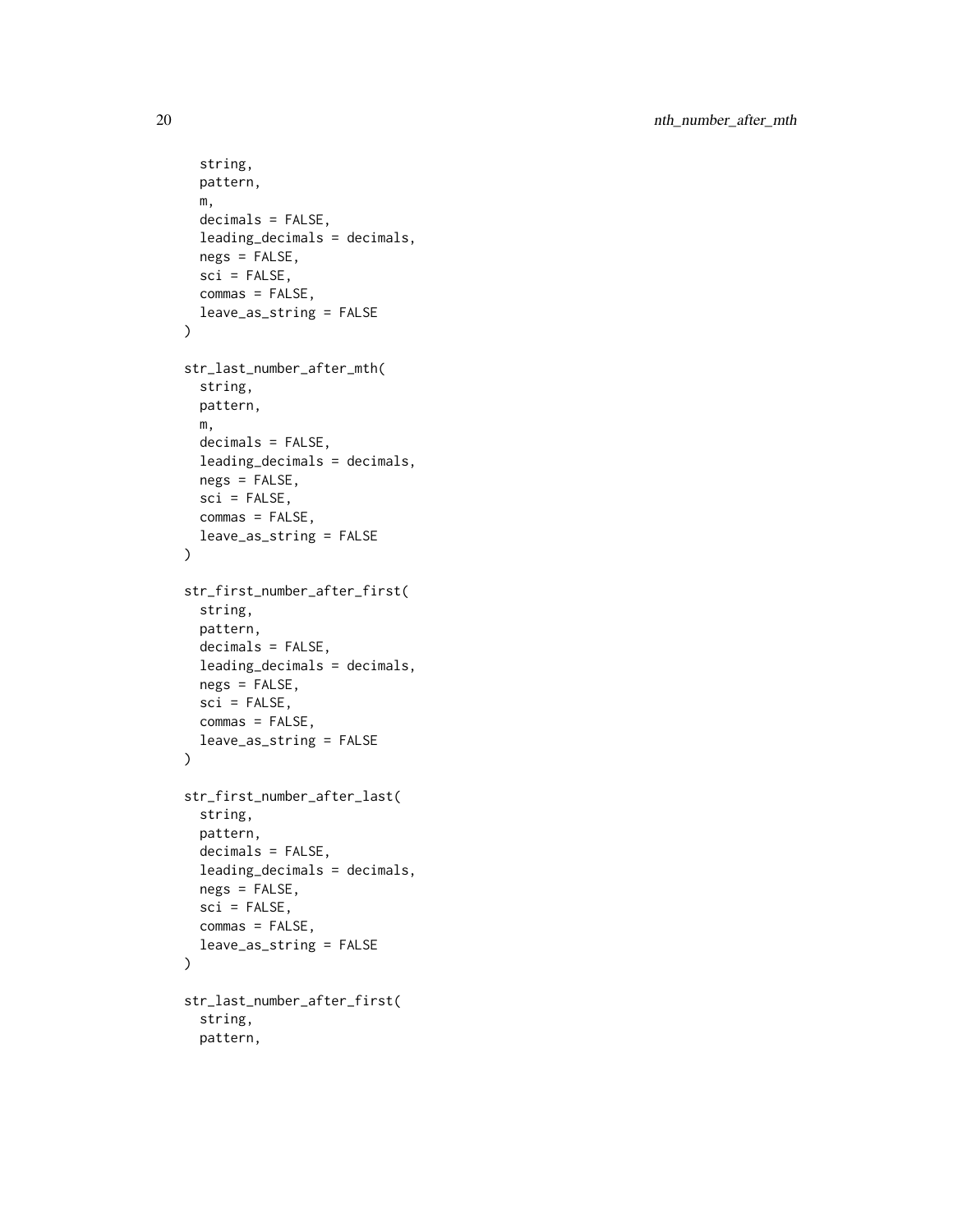```
decimals = FALSE,
  leading_decimals = decimals,
 negs = FALSE,
 sci = FALSE,commas = FALSE,
 leave_as_string = FALSE
\mathcal{L}str_last_number_after_last(
 string,
 pattern,
 decimals = FALSE,
 leading_decimals = decimals,
 negs = FALSE,
 sci = FALSE,
 commas = FALSE,leave_as_string = FALSE
\mathcal{L}
```

| string           | A character vector.                                                                                                                                                                                                                                              |
|------------------|------------------------------------------------------------------------------------------------------------------------------------------------------------------------------------------------------------------------------------------------------------------|
| pattern          | The pattern to look for.                                                                                                                                                                                                                                         |
|                  | The default interpretation is a regular expression, as described in stringi::about_search_regex.                                                                                                                                                                 |
|                  | To match a without regular expression (i.e. as a human would), use coll(). For<br>details see stringr::regex().                                                                                                                                                  |
| n                | Vectors of integerish values. Must be either length 1 or have length equal to<br>the length of string. Negative indices count from the back: while 1 and 2<br>correspond to first and second, -1 and -2 correspond to last and second-last. 0<br>will return NA. |
| m                | Vectors of integerish values. Must be either length 1 or have length equal to<br>the length of string. Negative indices count from the back: while 1 and 2<br>correspond to first and second, -1 and -2 correspond to last and second-last. 0<br>will return NA. |
| decimals         | Do you want to include the possibility of decimal numbers (TRUE) or not (FALSE,<br>the default).                                                                                                                                                                 |
| leading_decimals |                                                                                                                                                                                                                                                                  |
|                  | Do you want to allow a leading decimal point to be the start of a number?                                                                                                                                                                                        |
| negs             | Do you want to allow negative numbers? Note that double negatives are not<br>handled here (see the examples).                                                                                                                                                    |
| sci              | Make the search aware of scientific notation e.g. 2e3 is the same as 2000.                                                                                                                                                                                       |
| commas           | Allow comma separators in numbers (i.e. interpret 1,100 as a single number<br>(one thousand one hundred) rather than two numbers (one and one hundred)).                                                                                                         |
| leave_as_string  |                                                                                                                                                                                                                                                                  |
|                  | Do you want to return the number as a string (TRUE) or as numeric (FALSE, the<br>default)?                                                                                                                                                                       |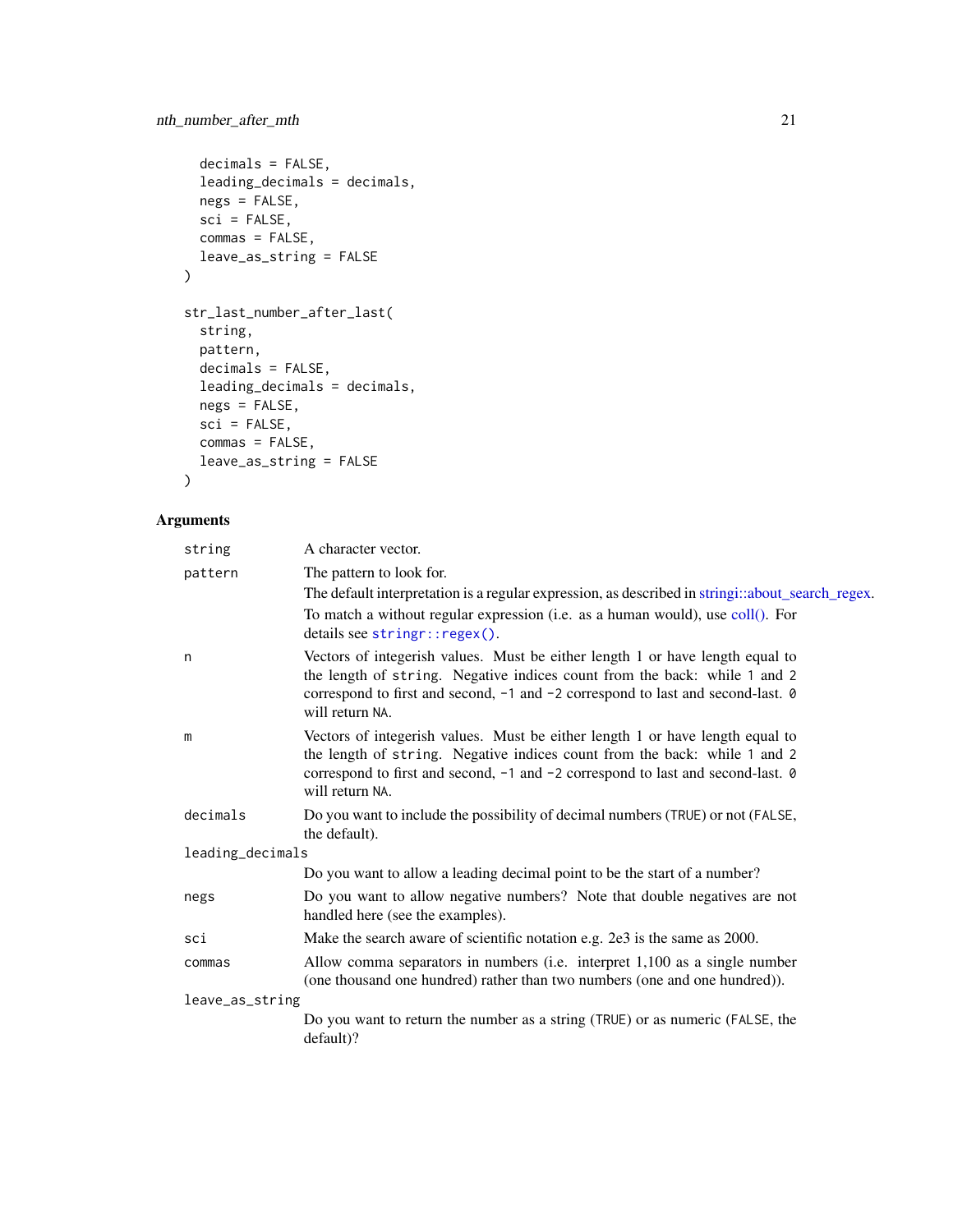<span id="page-21-0"></span>nth\_number\_before\_mth *Find the* n*th number before the* m*th occurrence of a pattern.*

### Description

See [strex::str\\_nth\\_number\\_before\\_mth\(\)](#page-0-0).

#### Usage

```
nth_number_before_mth(
  string,
 pattern,
 n,
 m,
  decimals = FALSE,
  leading_decimals = decimals,
 negs = FALSE,
  sci = FALSE,commas = FALSE,
  leave_as_string = FALSE
)
str_nth_number_before_mth(
  string,
 pattern,
 n,
 m,
 decimals = FALSE,
  leading_decimals = decimals,
  negs = FALSE,
  sci = FALSE,commas = FALSE,leave_as_string = FALSE
\mathcal{L}nth_number_before_first(
  string,
 pattern,
  n,
  decimals = FALSE,
  leading_decimals = decimals,
  ness = FALSE,
  sci = FALSE,commas = FALSE,
  leave_as_string = FALSE
)
```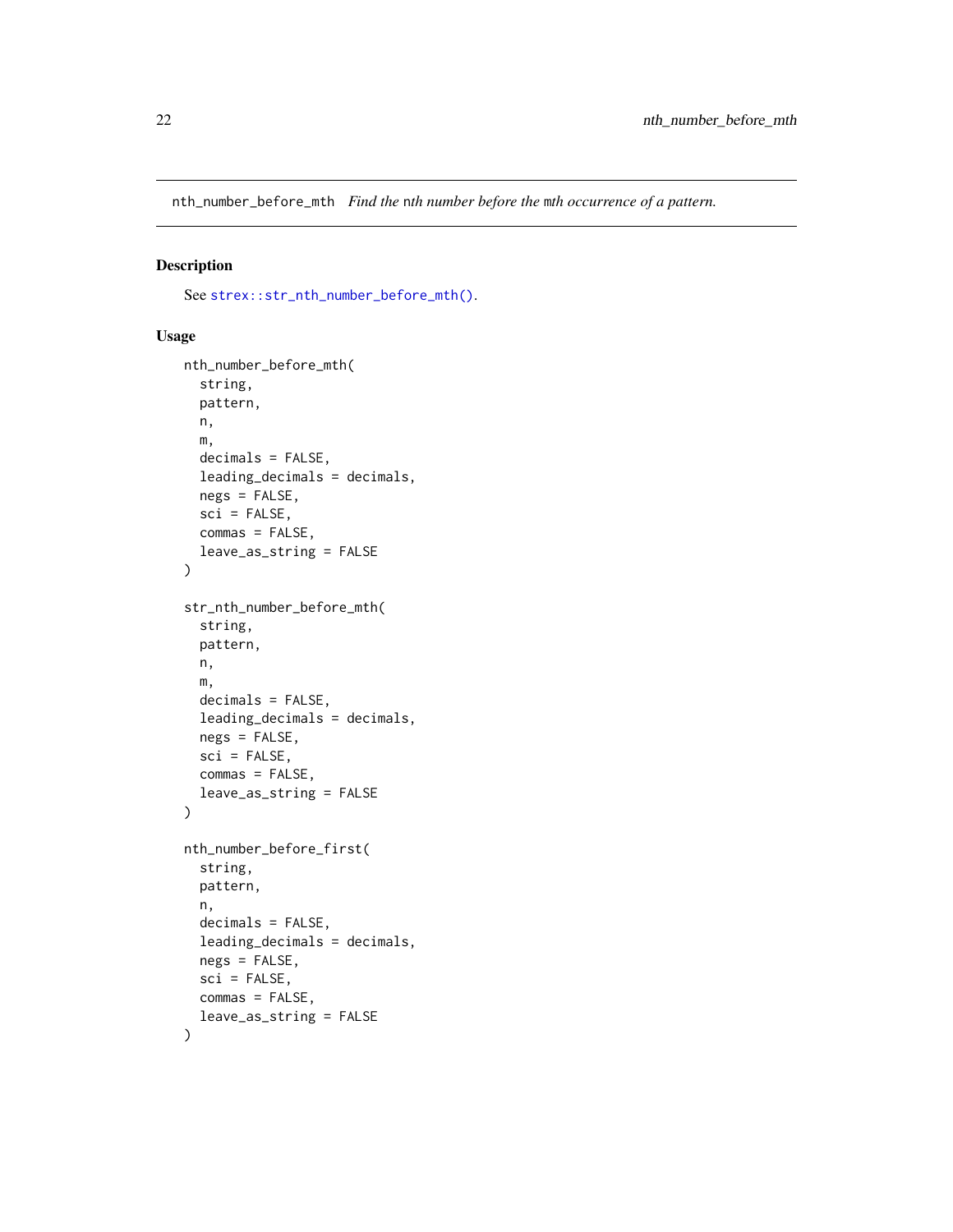```
nth_number_before_last(
  string,
 pattern,
 n,
  decimals = FALSE,
  leading_decimals = decimals,
  negs = FALSE,
  sci = FALSE,commas = FALSE,
  leave_as_string = FALSE
\mathcal{L}first_number_before_mth(
  string,
 pattern,
 m,
  decimals = FALSE,
  leading_decimals = decimals,
 negs = FALSE,
  sci = FALSE,
  commas = FALSE,
  leave_as_string = FALSE
\mathcal{L}last_number_before_mth(
  string,
  pattern,
 m,
  decimals = FALSE,
  leading_decimals = decimals,
  negs = FALSE,
  sci = FALSE,commas = FALSE,leave_as_string = FALSE
\mathcal{L}first_number_before_first(
  string,
  pattern,
  decimals = FALSE,
  leading_decimals = decimals,
  negs = FALSE,
  sci = FALSE,commas = FALSE,leave_as_string = FALSE
)
```
first\_number\_before\_last(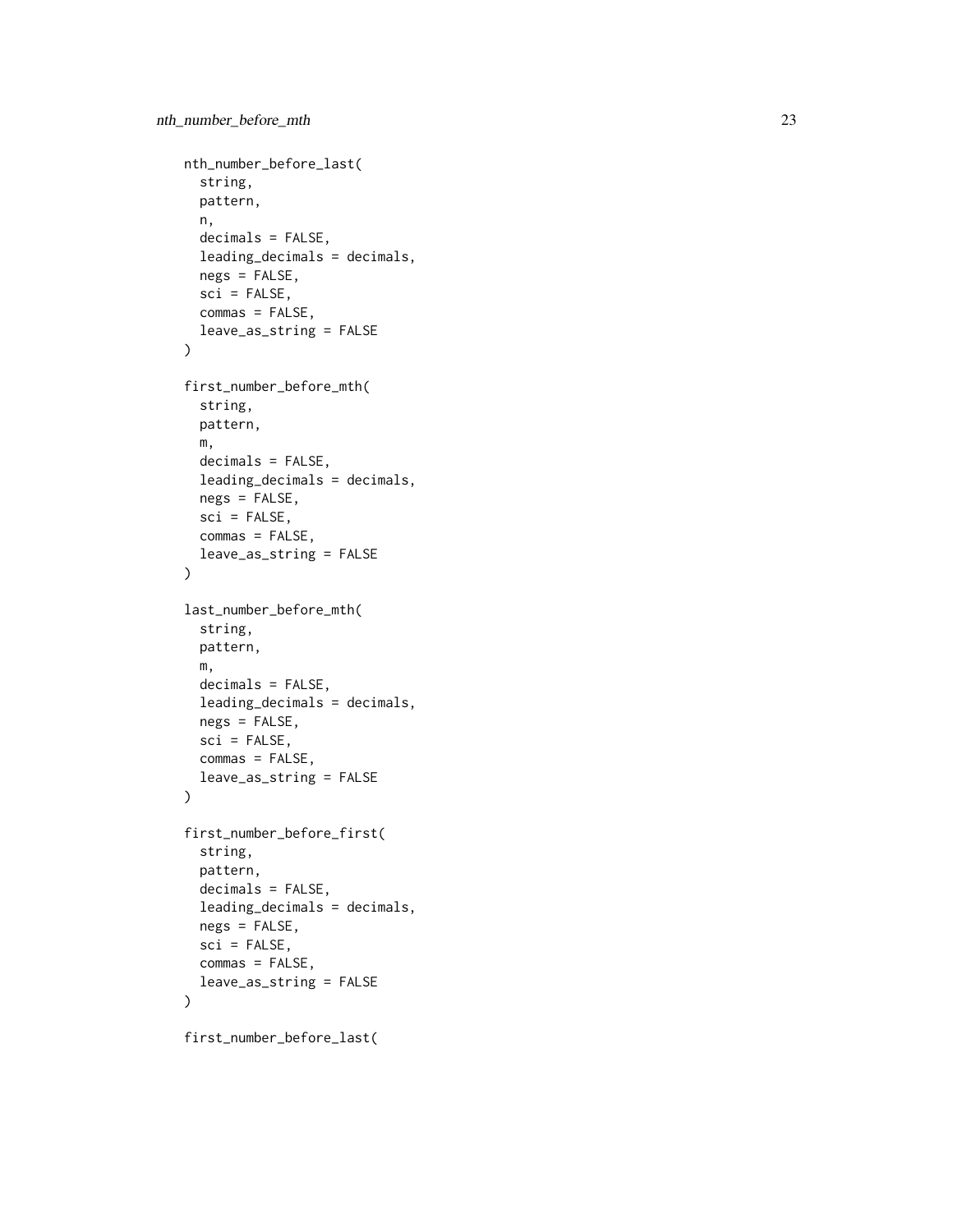```
string,
  pattern,
  decimals = FALSE,
  leading_decimals = decimals,
  negs = FALSE,
  sci = FALSE,commas = FALSE,leave_as_string = FALSE
\mathcal{L}last_number_before_first(
  string,
 pattern,
  decimals = FALSE,
  leading_decimals = decimals,
  negs = FALSE,
  sci = FALSE,
  commas = FALSE,
  leave_as_string = FALSE
\lambdalast_number_before_last(
  string,
 pattern,
  decimals = FALSE,
  leading_decimals = decimals,
  negs = FALSE,
  sci = FALSE,commas = FALSE,leave_as_string = FALSE
\mathcal{L}str_nth_number_before_first(
  string,
  pattern,
 n,
  decimals = FALSE,leading_decimals = decimals,
  negs = FALSE,
  sci = FALSE,commas = FALSE,leave_as_string = FALSE
\lambdastr_nth_number_before_last(
  string,
 pattern,
  n,
```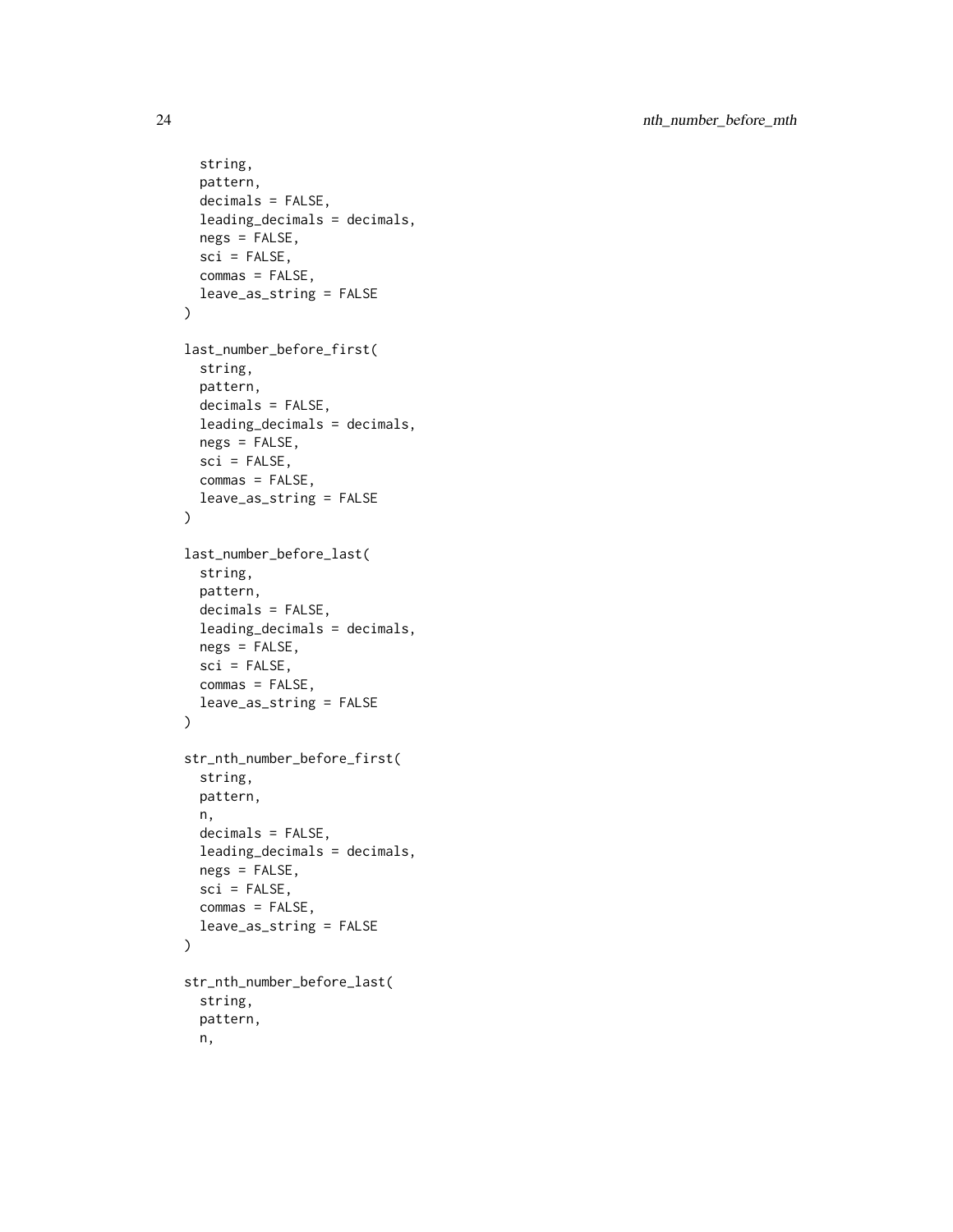```
decimals = FALSE,
  leading_decimals = decimals,
  negs = FALSE,
  sci = FALSE,commas = FALSE,
  leave_as_string = FALSE
\mathcal{L}str_first_number_before_mth(
  string,
 pattern,
 m,
 decimals = FALSE,
  leading_decimals = decimals,
 negs = FALSE,
  sci = FALSE,commas = FALSE,
  leave_as_string = FALSE
\lambdastr_last_number_before_mth(
  string,
 pattern,
 m,
  decimals = FALSE,
  leading_decimals = decimals,
  negs = FALSE,
  sci = FALSE,commas = FALSE,leave_as_string = FALSE
\mathcal{L}str_first_number_before_first(
  string,
  pattern,
  decimals = FALSE,
  leading_decimals = decimals,
 negs = FALSE,
  sci = FALSE,commas = FALSE,
  leave_as_string = FALSE
\mathcal{L}str_first_number_before_last(
  string,
  pattern,
  decimals = FALSE,
  leading_decimals = decimals,
```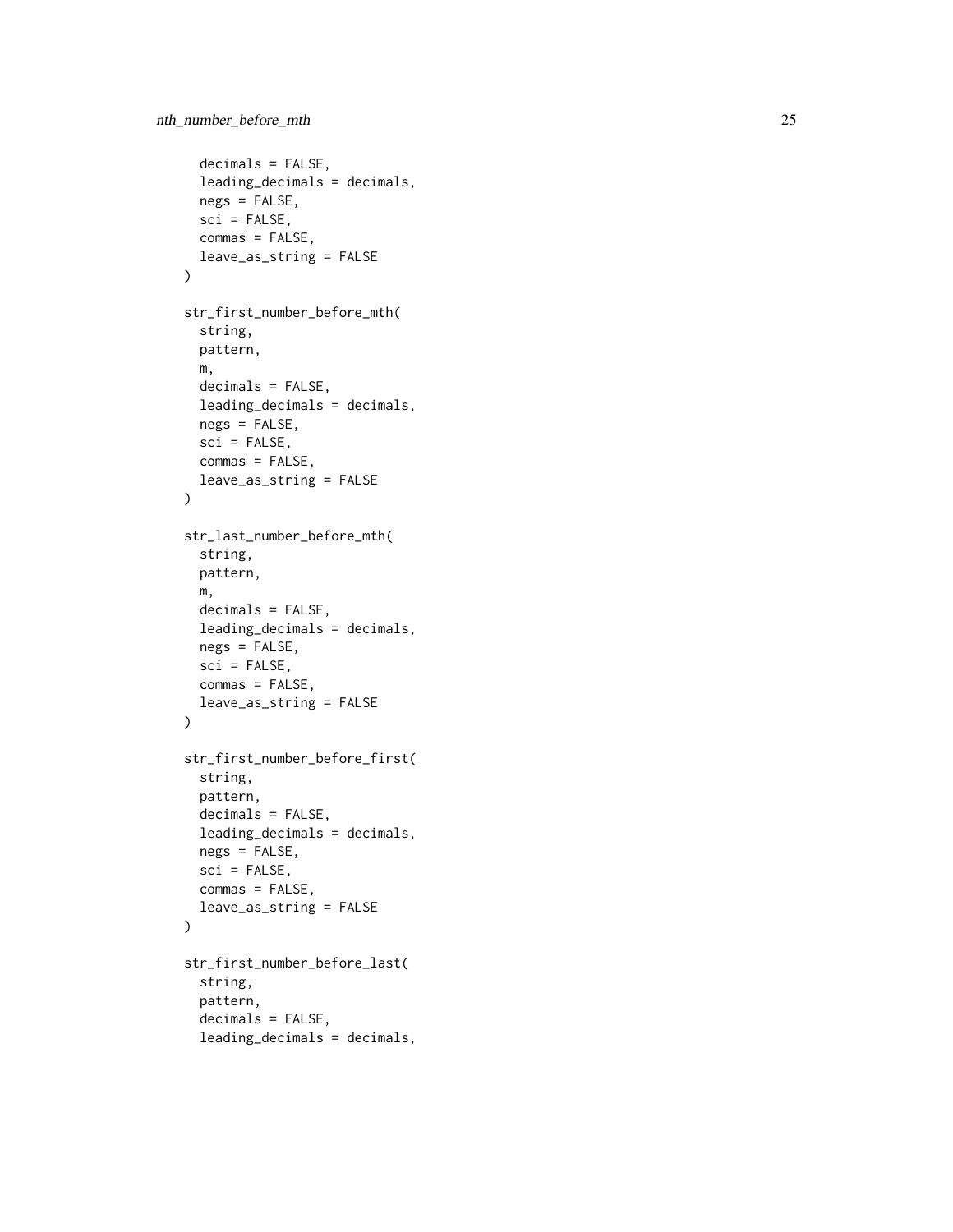```
negs = FALSE,
 sci = FALSE,
 commas = FALSE,
 leave_as_string = FALSE
\mathcal{L}str_last_number_before_first(
  string,
 pattern,
 decimals = FALSE,
 leading_decimals = decimals,
 negs = FALSE,
 sci = FALSE,commas = FALSE,leave_as_string = FALSE
\mathcal{L}str_last_number_before_last(
 string,
 pattern,
 decimals = FALSE,
 leading_decimals = decimals,
 negs = FALSE,
  sci = FALSE,commas = FALSE,
 leave_as_string = FALSE
\mathcal{L}
```

| string           | A character vector.                                                                                             |  |
|------------------|-----------------------------------------------------------------------------------------------------------------|--|
| pattern          | The pattern to look for.                                                                                        |  |
|                  | The default interpretation is a regular expression, as described in stringi::about_search_regex.                |  |
|                  | To match a without regular expression (i.e. as a human would), use coll(). For<br>details see stringr::regex(). |  |
| n                | Vectors of integerish values. Must be either length 1 or have length equal to                                   |  |
|                  | the length of string. Negative indices count from the back: while 1 and 2                                       |  |
|                  | correspond to first and second, -1 and -2 correspond to last and second-last. 0<br>will return NA.              |  |
| m                | Vectors of integerish values. Must be either length 1 or have length equal to                                   |  |
|                  | the length of string. Negative indices count from the back: while 1 and 2                                       |  |
|                  | correspond to first and second, $-1$ and $-2$ correspond to last and second-last. $\theta$<br>will return NA.   |  |
| decimals         | Do you want to include the possibility of decimal numbers (TRUE) or not (FALSE,<br>the default).                |  |
| leading_decimals |                                                                                                                 |  |
|                  | Do you want to allow a leading decimal point to be the start of a number?                                       |  |

<span id="page-25-0"></span>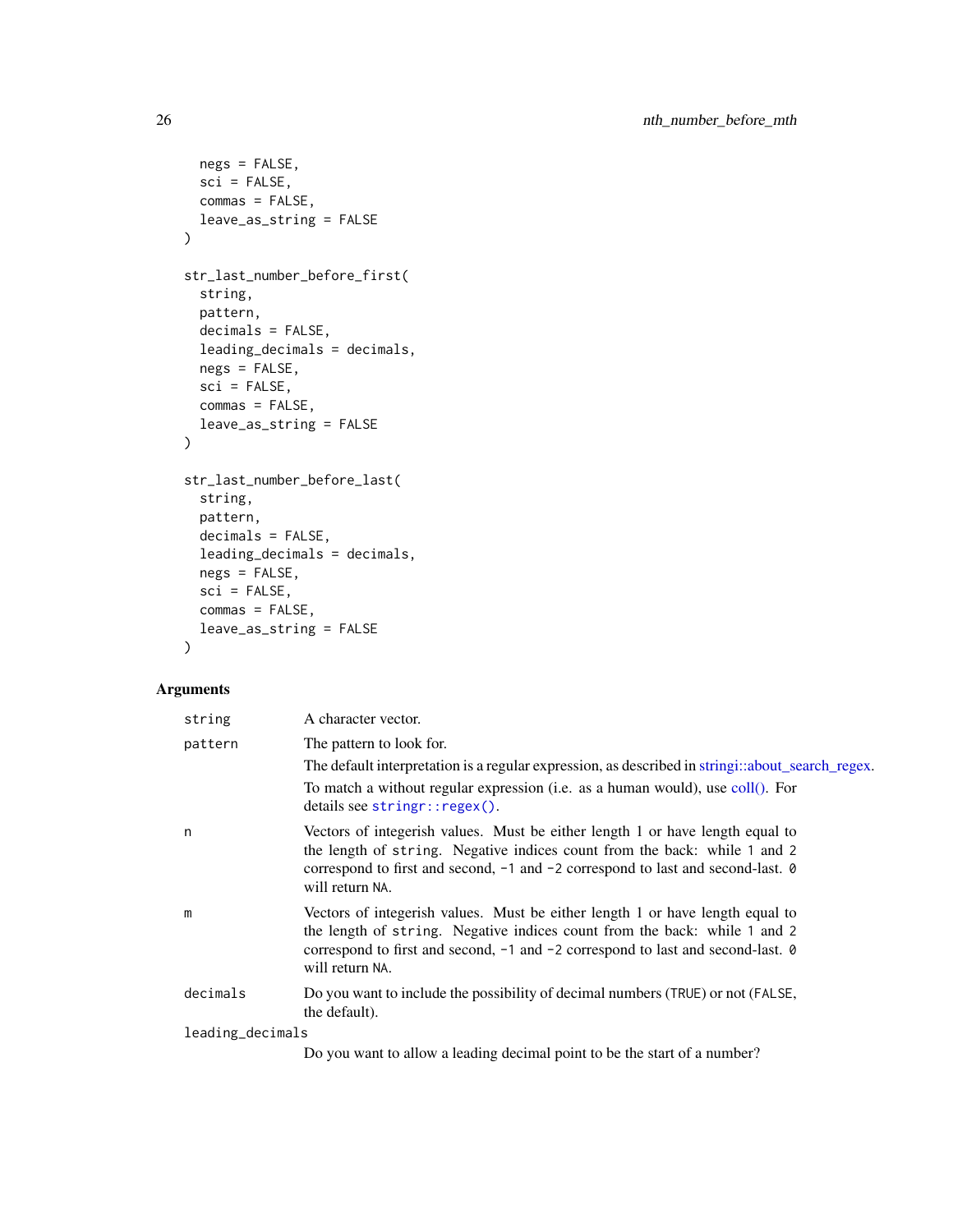<span id="page-26-0"></span>

| negs            | Do you want to allow negative numbers? Note that double negatives are not<br>handled here (see the examples).                                            |
|-----------------|----------------------------------------------------------------------------------------------------------------------------------------------------------|
| sci             | Make the search aware of scientific notation e.g. 2e3 is the same as 2000.                                                                               |
| commas          | Allow comma separators in numbers (i.e. interpret 1,100 as a single number<br>(one thousand one hundred) rather than two numbers (one and one hundred)). |
| leave_as_string |                                                                                                                                                          |
|                 | Do you want to return the number as a string (TRUE) or as numeric (FALSE, the<br>$default$ ?                                                             |
|                 |                                                                                                                                                          |
|                 |                                                                                                                                                          |

| put_in_pos | Put specified strings in specified positions in an otherwise empty char- |
|------------|--------------------------------------------------------------------------|
|            | <i>acter vector.</i>                                                     |

### Description

Create a character vector with a set of strings at specified positions in that character vector, with the rest of it taken up by empty strings.

### Usage

```
put_in_pos(strings, positions)
```
str\_put\_in\_pos(strings, positions)

### Arguments

| strings   | A character vector of the strings to put in positions (coerced by as character if<br>not character already).                         |
|-----------|--------------------------------------------------------------------------------------------------------------------------------------|
| positions | The indices of the character vector to be occupied by the elements of strings.<br>Must be the same length as strings or of length 1. |

### Value

A character vector.

### Examples

```
put_in_pos(1:3, c(1, 8, 9))
put_in_pos(c("Apple", "Orange", "County"), c(5, 7, 8))
put_in_pos(1:2, 5)
```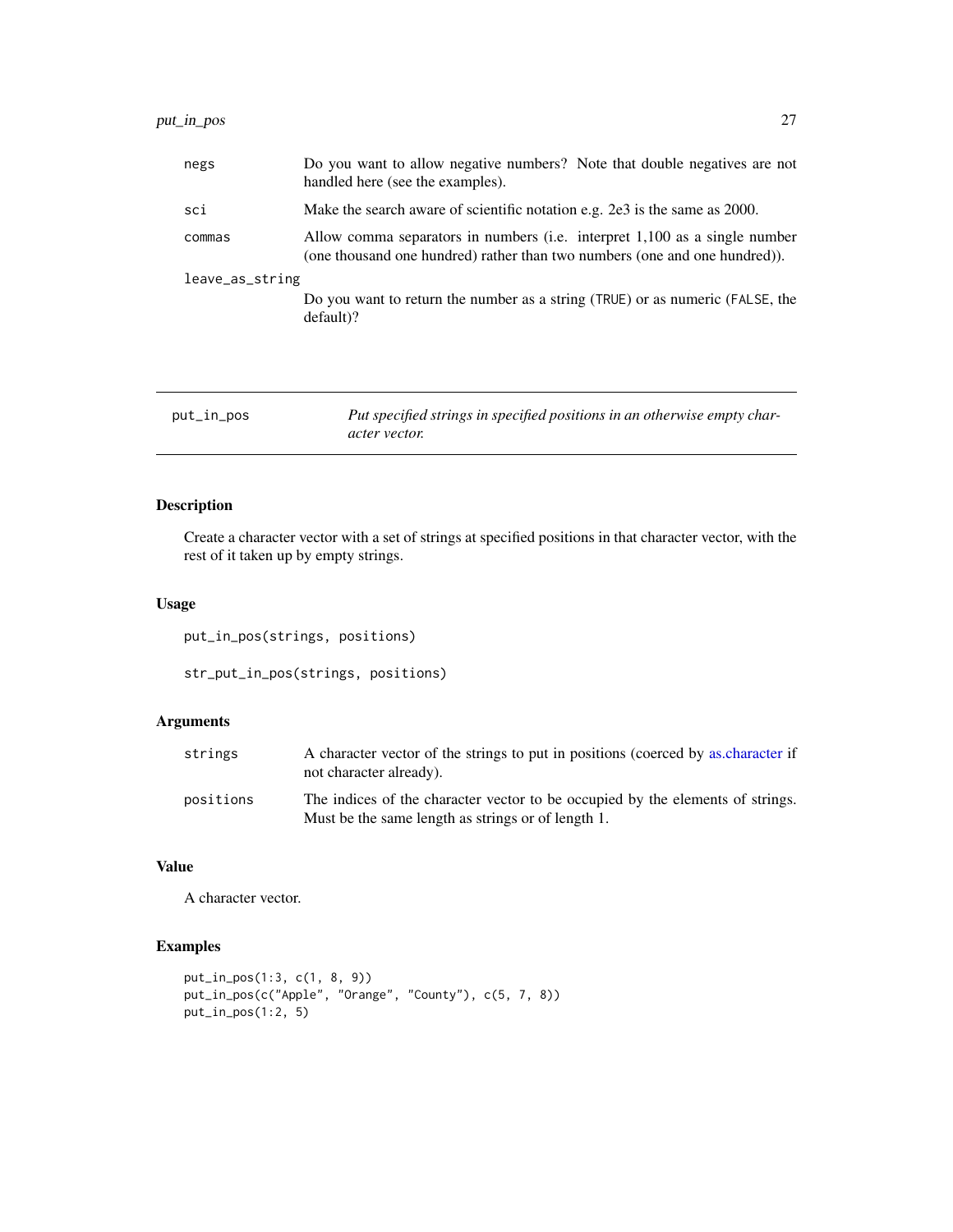<span id="page-27-0"></span>

#### Description

Delete directories and all of their contents.

### Usage

```
remove_dir(...)
```
dir.remove(...)

#### Arguments

... The names of the directories, specified via relative or absolute paths.

### Value

Invisibly, a logical vector with TRUE for each success and FALSE for failures.

### Examples

```
## Not run:
sapply(c("mydir1", "mydir2"), dir.create)
remove_dir(c("mydir1", "mydir2"))
```
## End(Not run)

remove\_filename\_spaces

*Remove spaces in file names*

#### Description

Remove spaces in file names in a specified directory, replacing them with whatever you want, default nothing.

#### Usage

```
remove_filename_spaces(dir = ".", pattern = "", replacement = "")
```

| dir         | The directory in which to perform the operation.                                      |
|-------------|---------------------------------------------------------------------------------------|
| pattern     | A regular expression. If specified, only files matching this pattern will be treated. |
| replacement | What do you want to replace the spaces with? This defaults to nothing, another        |
|             | sensible choice would be an underscore.                                               |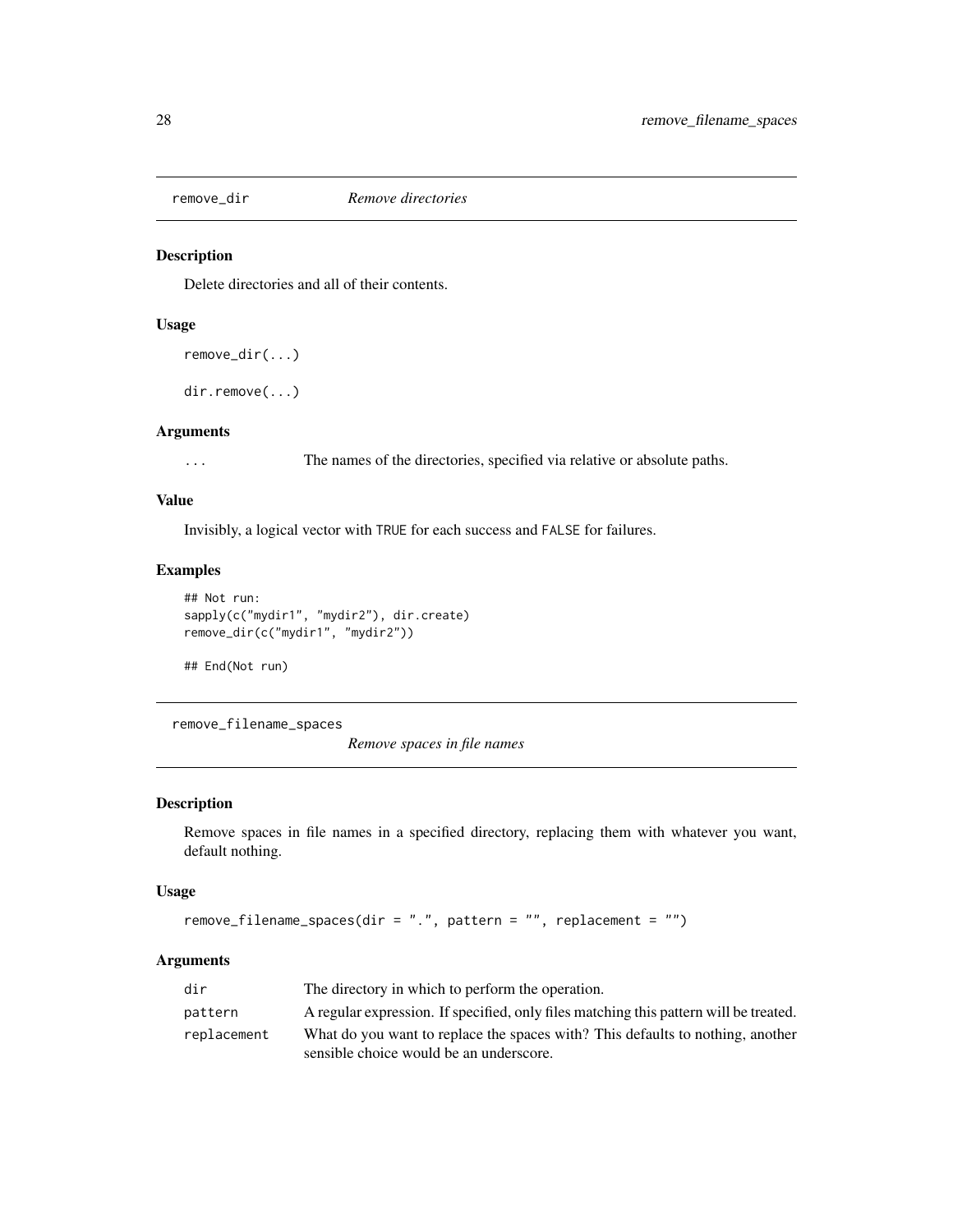### <span id="page-28-0"></span>remove\_quoted 29

#### Value

A logical vector indicating which operation succeeded for each of the files attempted. Using a missing value for a file or path name will always be regarded as a failure.

#### Examples

```
## Not run:
dir.create("RemoveFileNameSpaces_test")
setwd("RemoveFileNameSpaces_test")
files <- c("1litres 1.txt", "1litres 30.txt", "3litres 5.txt")
file.create(files)
remove_filename_spaces()
list.files()
setwd("..")
dir.remove("RemoveFileNameSpaces_test")
```
## End(Not run)

remove\_quoted *Remove the quoted parts of a string.*

#### Description

See [strex::str\\_remove\\_quoted\(\)](#page-0-0).

#### Usage

```
remove_quoted(string)
```
str\_remove\_quoted(string)

#### Arguments

string A character vector.

rename\_with\_nums *Replace file names with numbers*

#### Description

Rename the files in the directory, replacing file names with numbers only.

#### Usage

```
rename_with_nums(dir = ".", pattern = NULL)
```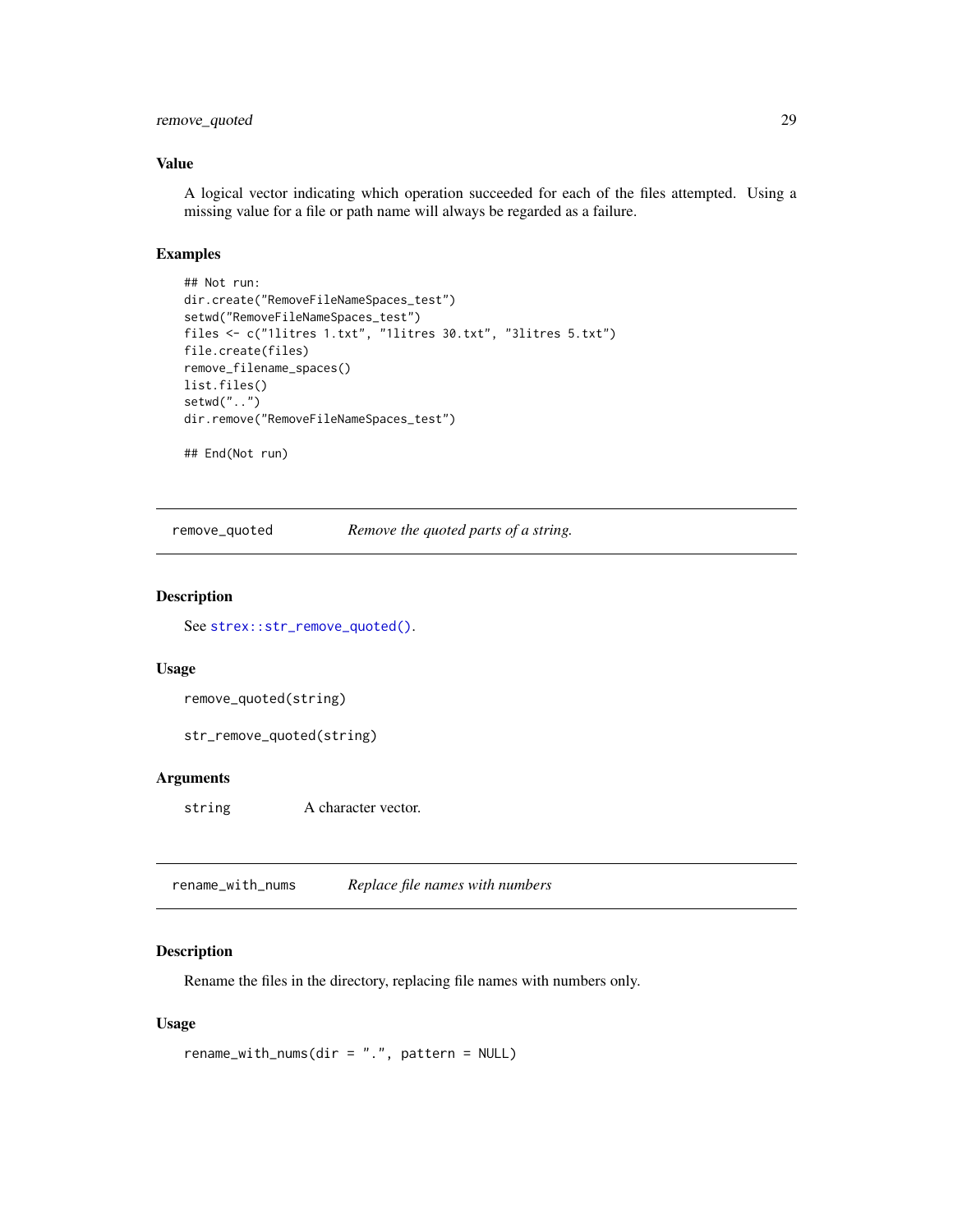### <span id="page-29-0"></span>Arguments

| dir     | The directory in which to rename the files (relative or absolute path). Defaults<br>to current working directory. |
|---------|-------------------------------------------------------------------------------------------------------------------|
| pattern | A regular expression. If specified, only files with names matching this pattern<br>will be treated.               |

### Value

A logical vector with a TRUE for each successful renaming and a FALSE otherwise.

#### Examples

```
## Not run:
dir.create("RenameWithNums_test")
setwd("RenameWithNums_test")
files <- c("1litres 1.txt", "1litres 30.txt", "3litres 5.txt")
file.create(files)
rename_with_nums()
list.files()
setwd("..")
dir.remove("RenameWithNums_test")
```
## End(Not run)

```
singleize Remove back-to-back duplicates of a pattern in a string.
```
### Description

```
See strex::str_singleize().
```
### Usage

```
singleize(string, pattern)
```

```
str_singleize(string, pattern)
```

| string  | A character vector.                                                                              |
|---------|--------------------------------------------------------------------------------------------------|
| pattern | The pattern to look for.                                                                         |
|         | The default interpretation is a regular expression, as described in stringi::about_search_regex. |
|         | To match a without regular expression (i.e. as a human would), use coll(). For                   |
|         | $details$ see stringr::regex().                                                                  |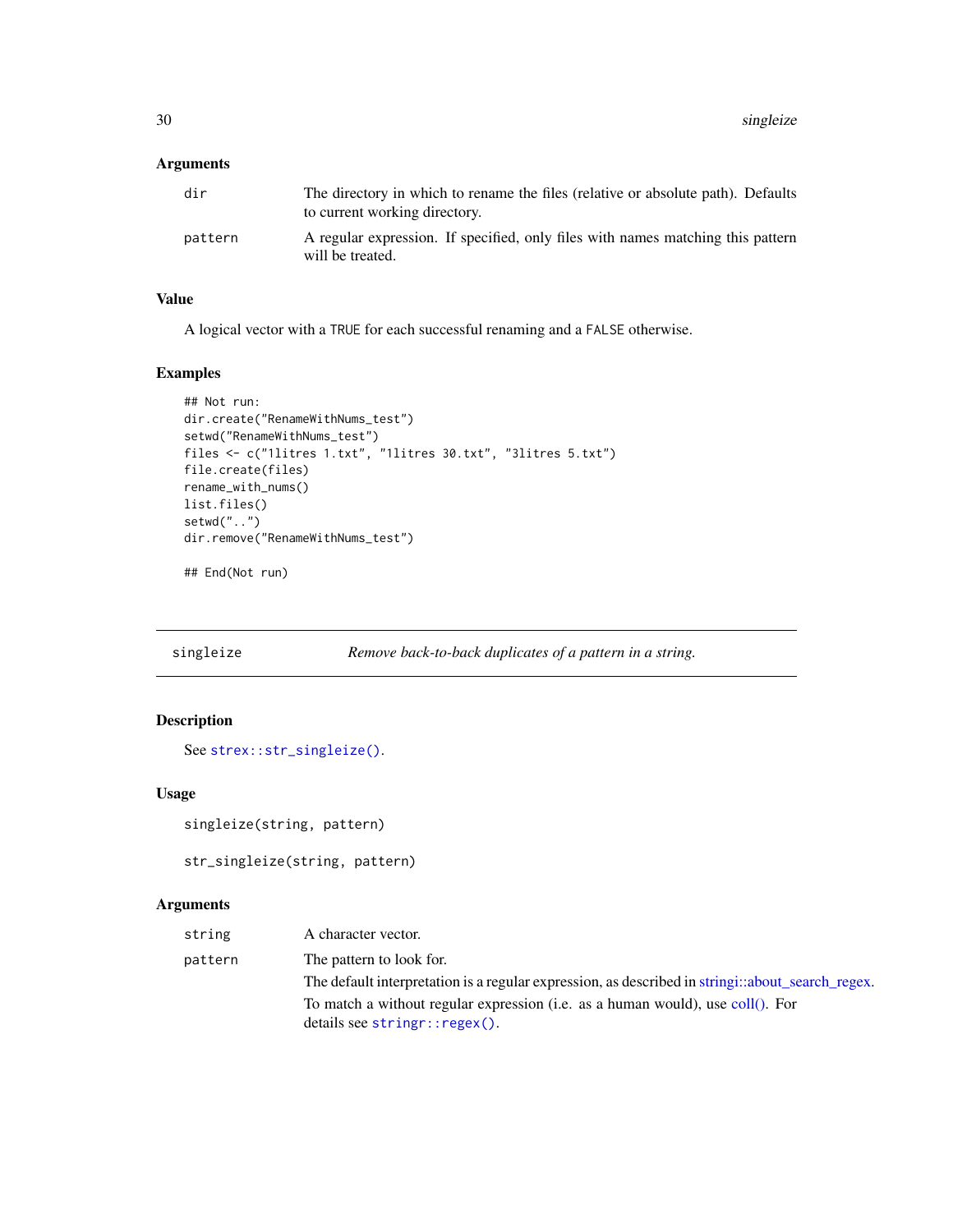<span id="page-30-0"></span>

### Description

See [strex::str\\_after\\_nth\(\)](#page-0-0).

### Usage

```
str_after_nth(string, pattern, n)
```
after\_nth(string, pattern, n)

str\_after\_first(string, pattern)

after\_first(string, pattern)

str\_after\_last(string, pattern)

after\_last(string, pattern)

### Arguments

| string  | A character vector.                                                                                                                                                                                                                                                                             |
|---------|-------------------------------------------------------------------------------------------------------------------------------------------------------------------------------------------------------------------------------------------------------------------------------------------------|
| pattern | The pattern to look for.                                                                                                                                                                                                                                                                        |
|         | The default interpretation is a regular expression, as described in stringi::about_search_regex.                                                                                                                                                                                                |
|         | To match a without regular expression (i.e. as a human would), use coll(). For<br>details see stringr::regex().                                                                                                                                                                                 |
| n       | A vector of integerish values. Must be either length 1 or have length equal to<br>the length of string. Negative indices count from the back: while $n = 1$ and<br>$n = 2$ correspond to first and second, $n = -1$ and $n = -2$ correspond to last and<br>second-last. $n = 0$ will return NA. |

str\_before\_nth *Text before the* n*th occurrence of pattern.*

### Description

See [strex::str\\_before\\_nth\(\)](#page-0-0).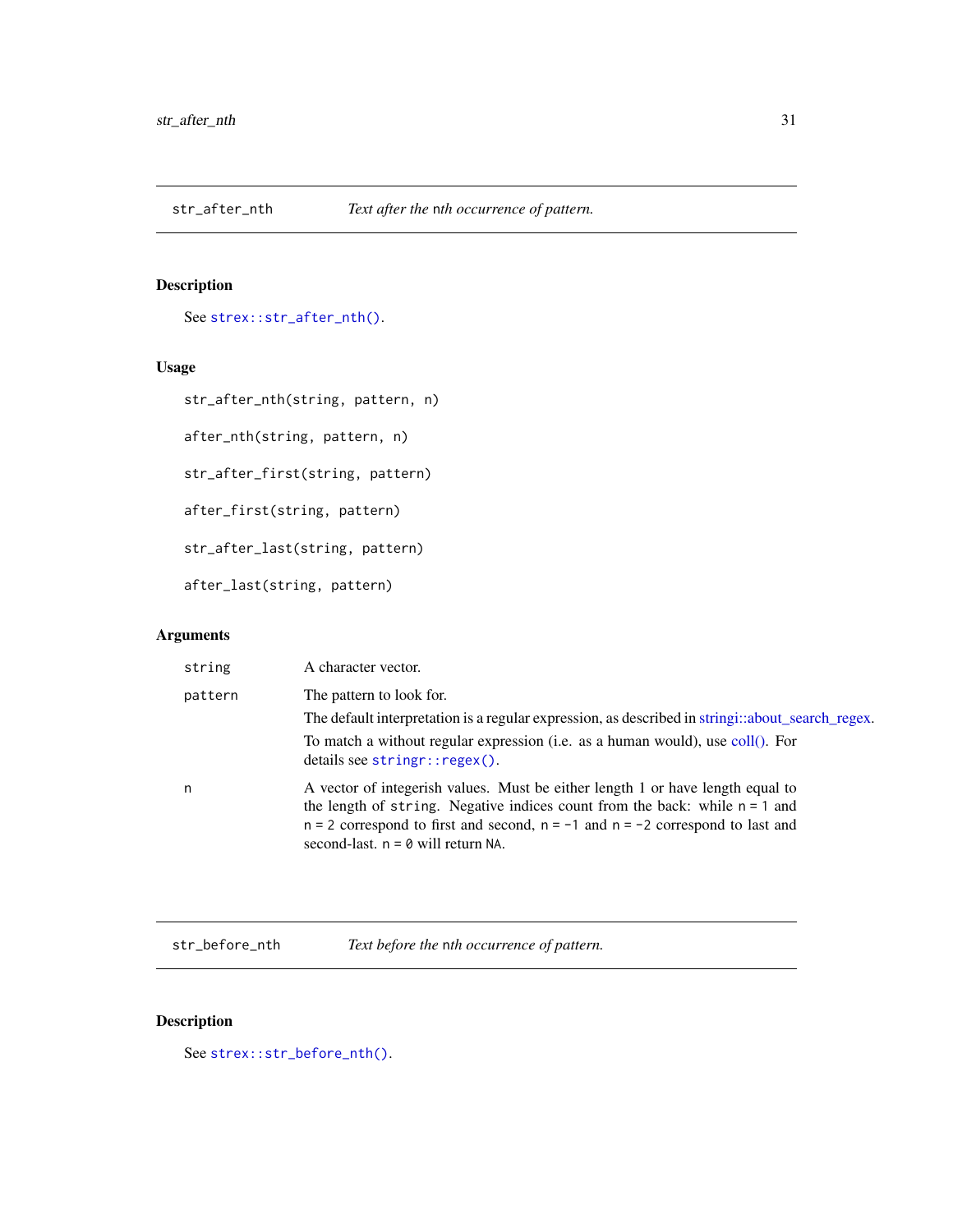32 str\_elem

### Usage

```
str_before_nth(string, pattern, n)
before_nth(string, pattern, n)
str_before_first(string, pattern)
before_first(string, pattern)
str_before_last(string, pattern)
before_last(string, pattern)
```
### Arguments

| string  | A character vector.                                                                                                                                                                                                                                                                             |
|---------|-------------------------------------------------------------------------------------------------------------------------------------------------------------------------------------------------------------------------------------------------------------------------------------------------|
| pattern | The pattern to look for.<br>The default interpretation is a regular expression, as described in stringi::about_search_regex.<br>To match a without regular expression (i.e. as a human would), use coll(). For<br>details see stringr::regex().                                                 |
| n       | A vector of integerish values. Must be either length 1 or have length equal to<br>the length of string. Negative indices count from the back: while $n = 1$ and<br>$n = 2$ correspond to first and second, $n = -1$ and $n = -2$ correspond to last and<br>second-last. $n = 0$ will return NA. |

str\_elem *Extract a single character from a string, using its index.*

### Description

See [strex::str\\_elem\(\)](#page-0-0).

### Usage

str\_elem(string, index)

elem(string, index)

| string | A character vector.                                                |
|--------|--------------------------------------------------------------------|
| index  | An integer. Negative indexing is allowed as in stringr::str_sub(). |

<span id="page-31-0"></span>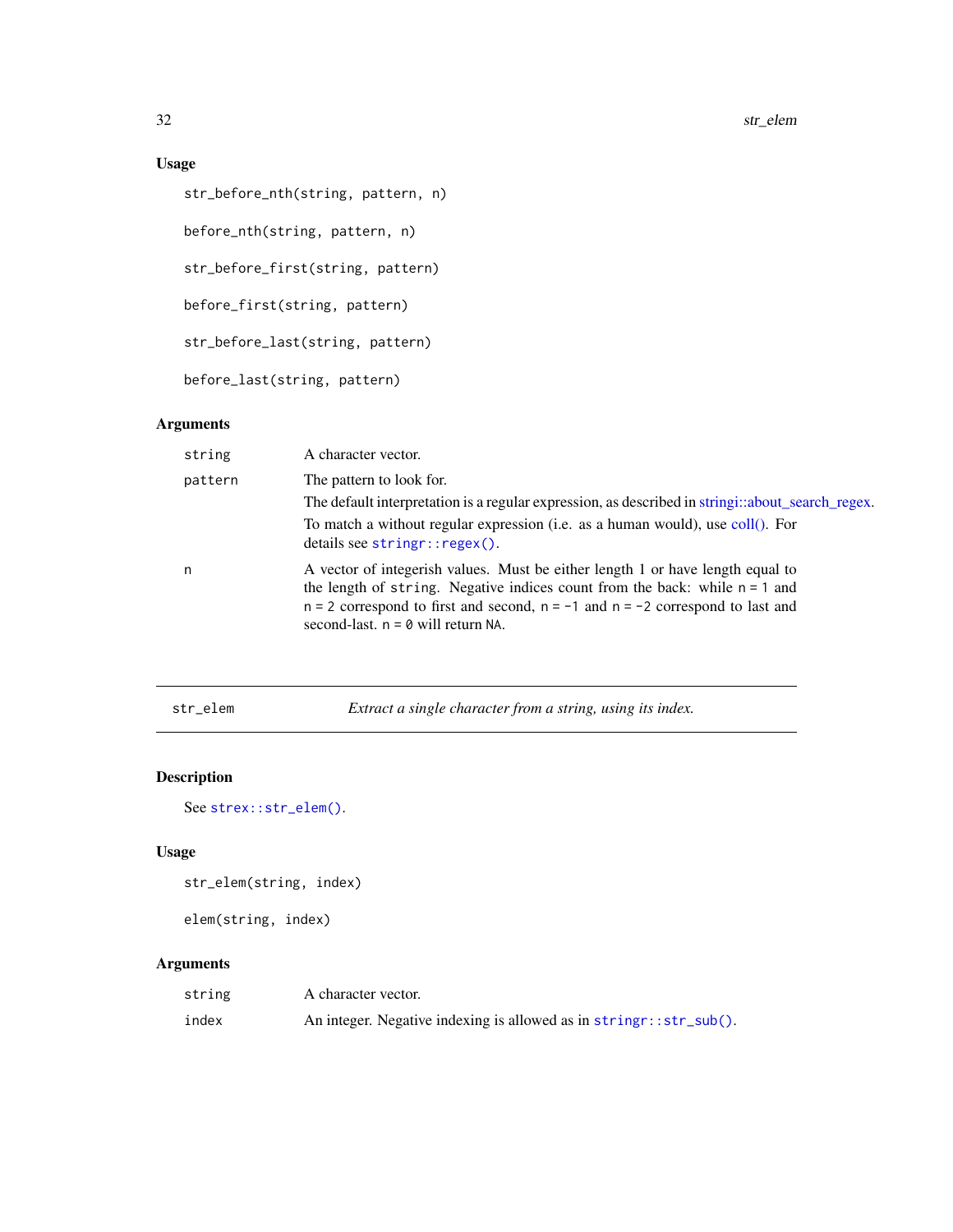<span id="page-32-0"></span>

### Description

See [strex::str\\_elems\(\)](#page-0-0).

#### Usage

```
str_elems(string, indices, byrow = TRUE)
elems(string, indices, byrow = TRUE)
```
### Arguments

| string  | A character vector.                                                                                                                                                                          |
|---------|----------------------------------------------------------------------------------------------------------------------------------------------------------------------------------------------|
| indices | A vector of integerish values. Negative indexing is allowed as in string r:: str_sub().                                                                                                      |
| byrow   | Should the elements be organised in the matrix with one row per string (byrow<br>$=$ TRUE, the default) or one column per string (byrow $=$ FALSE). See examples if<br>you don't understand. |

| str_locate_nth |  | Get the indices of the nth instance of a pattern. |
|----------------|--|---------------------------------------------------|
|----------------|--|---------------------------------------------------|

### Description

```
See strex::str_locate_nth().
```
#### Usage

```
str_locate_nth(string, pattern, n)
```

```
locate_nth(string, pattern, n)
```

```
str_locate_first(string, pattern)
```

```
locate_first(string, pattern)
```
str\_locate\_last(string, pattern)

locate\_last(string, pattern)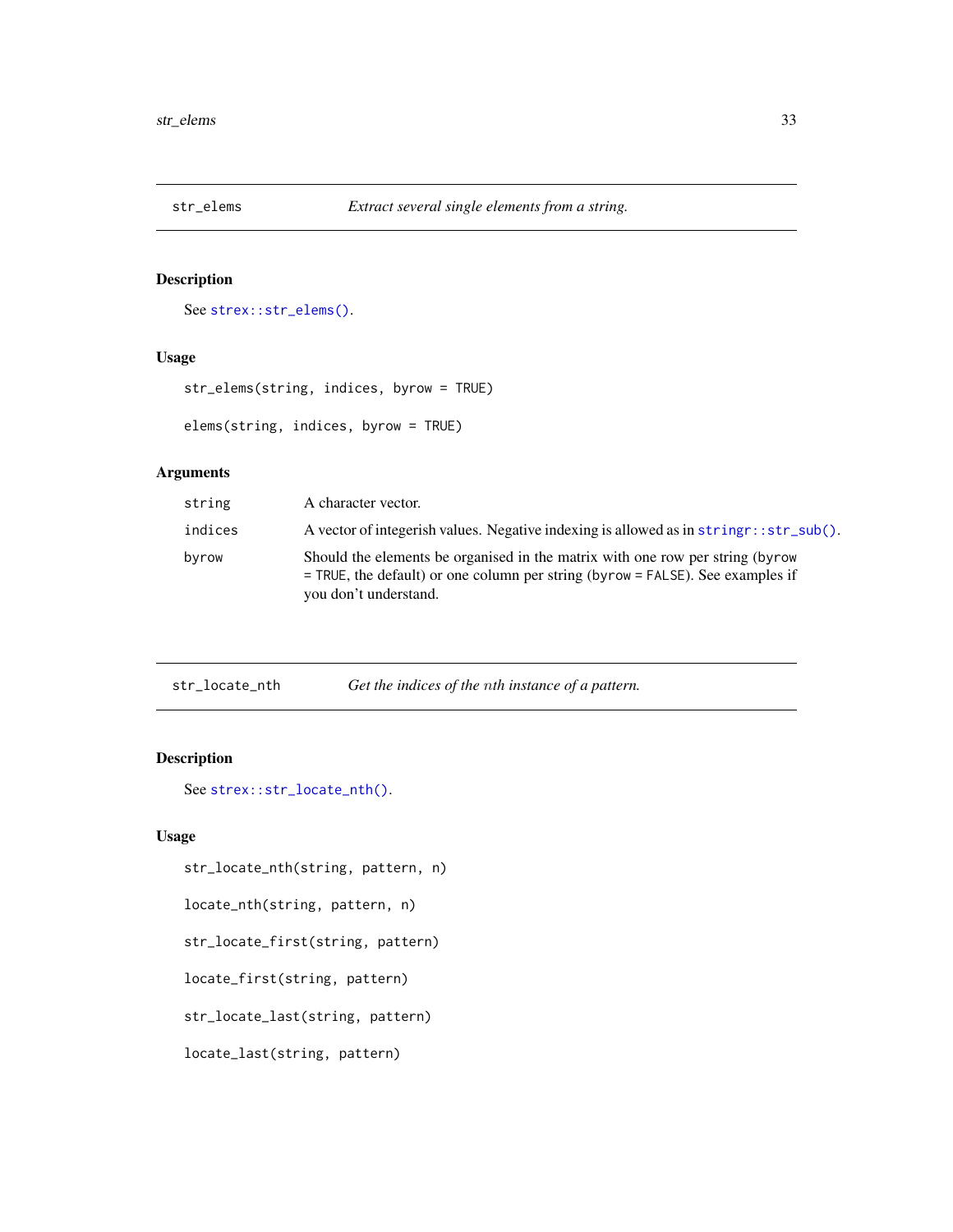### <span id="page-33-0"></span>Arguments

| string  | A character vector.                                                                                                                                                                                                                                                                             |
|---------|-------------------------------------------------------------------------------------------------------------------------------------------------------------------------------------------------------------------------------------------------------------------------------------------------|
| pattern | The pattern to look for.                                                                                                                                                                                                                                                                        |
|         | The default interpretation is a regular expression, as described in stringi::about_search_regex.                                                                                                                                                                                                |
|         | To match a without regular expression (i.e. as a human would), use coll(). For<br>details see stringr::regex().                                                                                                                                                                                 |
| n       | A vector of integerish values. Must be either length 1 or have length equal to<br>the length of string. Negative indices count from the back: while $n = 1$ and<br>$n = 2$ correspond to first and second, $n = -1$ and $n = -2$ correspond to last and<br>second-last. $n = 0$ will return NA. |

| str_paste_elems |  | Extract bits of a string and paste them together. |
|-----------------|--|---------------------------------------------------|
|                 |  |                                                   |

### Description

```
See strex::str_paste_elems().
```
### Usage

```
str_paste_elems(string, indices, sep = "")
```

```
paste_elems(string, indices, sep = "")
```
### Arguments

| string  | A character vector.                                                                     |
|---------|-----------------------------------------------------------------------------------------|
| indices | A vector of integerish values. Negative indexing is allowed as in string r:: str_sub(). |
| sep     | A string. The separator for pasting string elements together.                           |

str\_split\_by\_nums *Split a string by its numeric characters.*

### Description

See [strex::str\\_split\\_by\\_numbers\(\)](#page-0-0).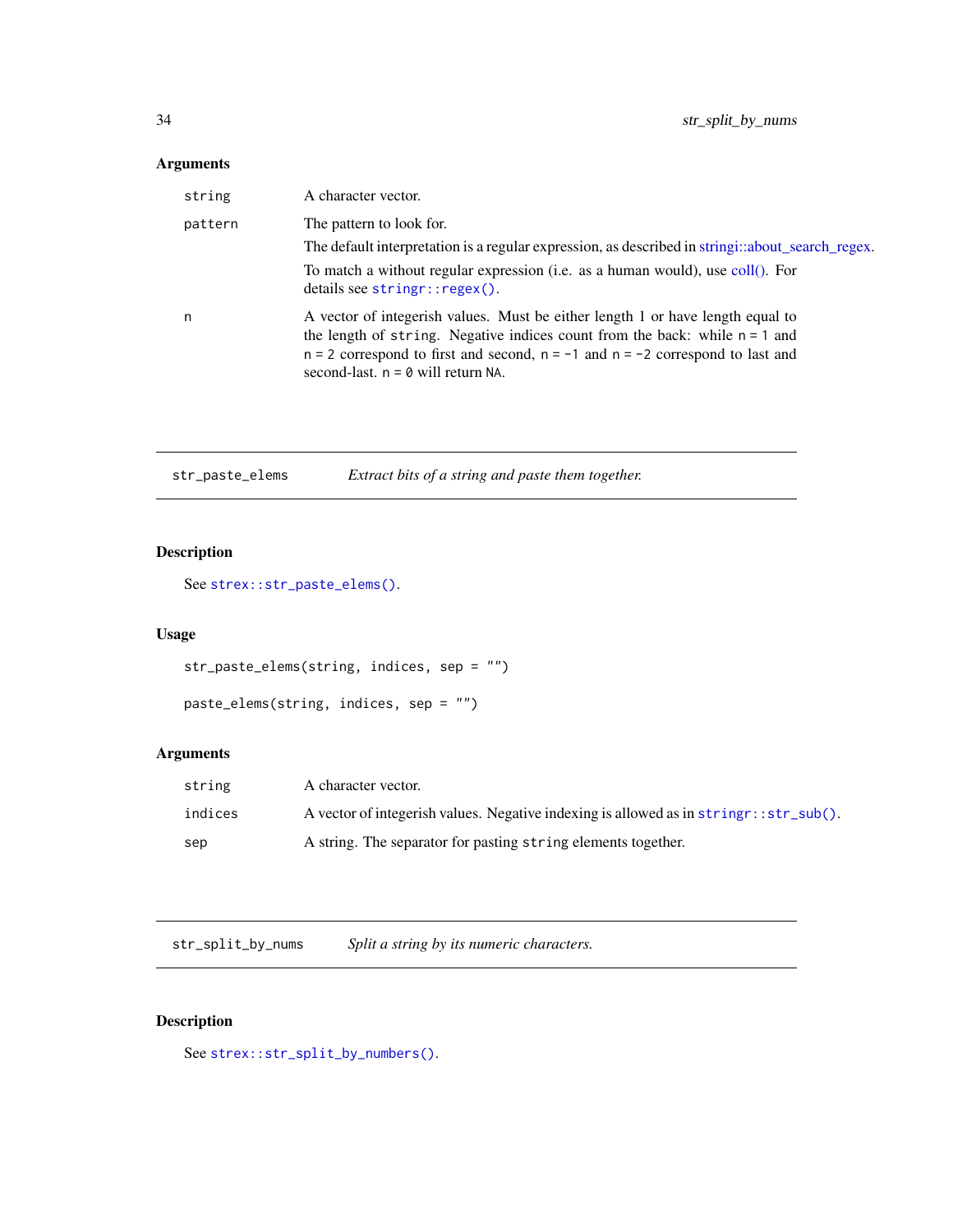str\_split\_by\_nums 35

### Usage

```
str_split_by_nums(
  string,
  decimals = FALSE,
  leading_decimals = FALSE,
 negs = FALSE,
  sci = FALSE,commas = FALSE
\lambdasplit_by_nums(
  string,
  decimals = FALSE,
 leading_decimals = FALSE,
 negs = FALSE,
  sci = FALSE,commas = FALSE
\mathcal{L}split_by_numbers(
  string,
  decimals = FALSE,
 leading_decimals = FALSE,
 negs = FALSE,sci = FALSE,commas = FALSE
\mathcal{L}str_split_by_numbers(
  string,
 decimals = FALSE,
 leading_decimals = FALSE,
 negs = FALSE,
  sci = FALSE,
  commas = FALSE
\mathcal{L}
```

| string           | A string.                                                                                                     |
|------------------|---------------------------------------------------------------------------------------------------------------|
| decimals         | Do you want to include the possibility of decimal numbers (TRUE) or not (FALSE,<br>the default).              |
| leading_decimals |                                                                                                               |
|                  | Do you want to allow a leading decimal point to be the start of a number?                                     |
| negs             | Do you want to allow negative numbers? Note that double negatives are not<br>handled here (see the examples). |
| sci              | Make the search aware of scientific notation e.g. 2e3 is the same as 2000.                                    |
|                  |                                                                                                               |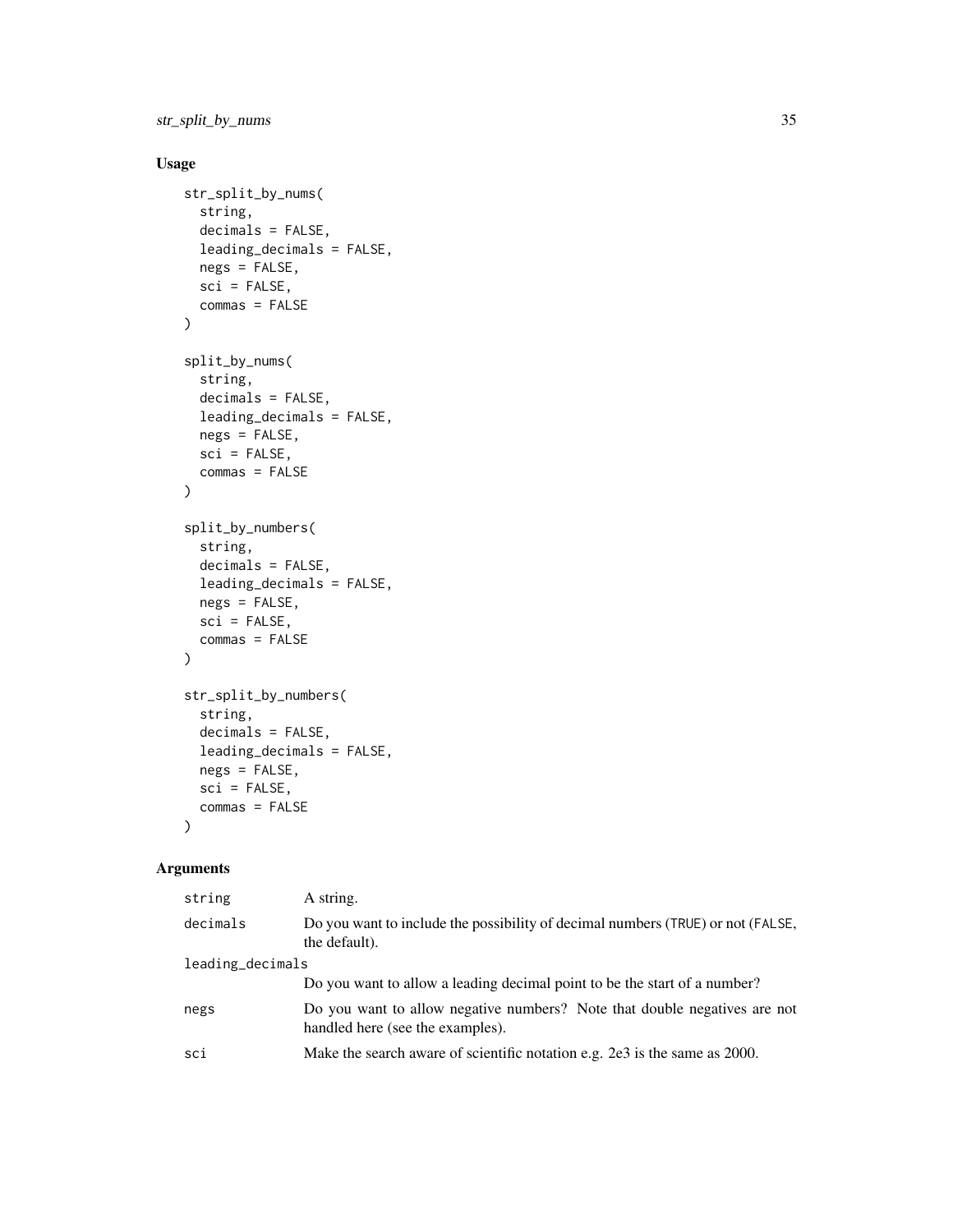<span id="page-35-0"></span>commas Allow comma separators in numbers (i.e. interpret 1,100 as a single number (one thousand one hundred) rather than two numbers (one and one hundred)).

str\_split\_camel\_case *Split a string based on CamelCase*

### Description

```
See strex::str_split_camel_case().
```
### Usage

str\_split\_camel\_case(string, lower = FALSE)

```
split_camel_case(string, lower = FALSE)
```
### Arguments

| string | A character vector.                                     |
|--------|---------------------------------------------------------|
| lower  | Do you want the output to be all lower case (or as is)? |

str\_to\_vec *Convert a string to a vector of characters*

### Description

See [strex::str\\_to\\_vec\(\)](#page-0-0).

#### Usage

```
str_to_vec(string)
```

```
to_vec(string)
```
#### Arguments

string A character vector.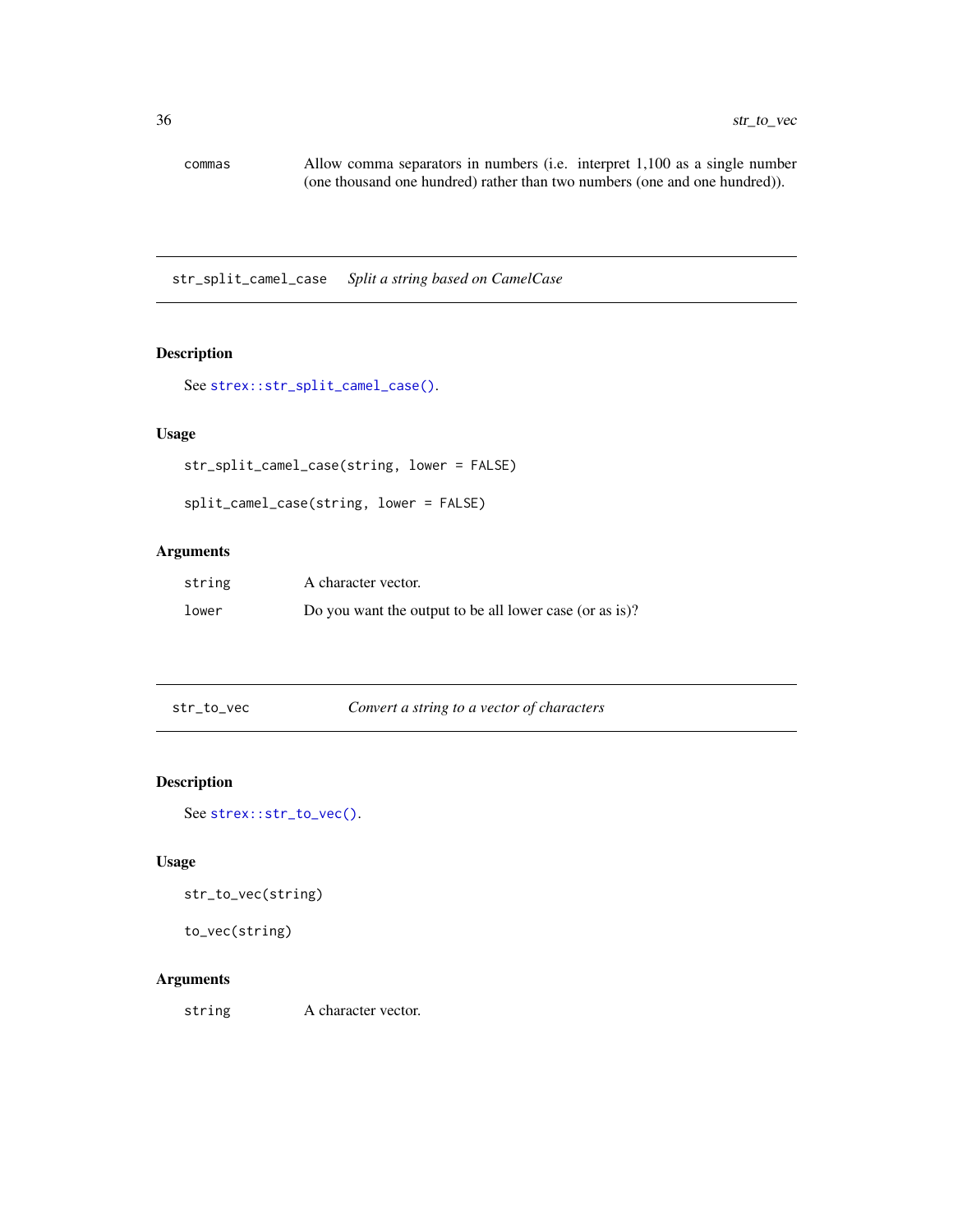<span id="page-36-0"></span>

### Description

See [strex::str\\_trim\\_anything\(\)](#page-0-0).

### Usage

```
trim_anything(string, pattern, side = "both")
```
str\_trim\_anything(string, pattern, side = "both")

#### Arguments

| string  | A character vector.                                                                                                                                                      |
|---------|--------------------------------------------------------------------------------------------------------------------------------------------------------------------------|
| pattern | The pattern to look for.                                                                                                                                                 |
|         | The default interpretation is a regular expression, as described in stringi::about_search_regex.                                                                         |
|         | To match a without regular expression (i.e. as a human would), use coll(). For<br>details see stringr::regex().                                                          |
| side    | Which side do you want to trim from? "both" is the default, but you can also<br>have just either "left" or "right" (or optionally the shortened "b", "l" and<br>$"r"$ ). |
|         |                                                                                                                                                                          |

| unitize_dirs |  | Put files with the same unit measurements into directories |  |
|--------------|--|------------------------------------------------------------|--|
|--------------|--|------------------------------------------------------------|--|

#### Description

Say you have a number of files with "5min" in their names, number with "10min" in the names, a number with "15min" in their names and so on, and you'd like to put them into directories named "5min", "10min", "15min" and so on. This function does this, but not just for the unit "min", for any unit.

### Usage

```
unitize_dirs(unit, pattern = NULL, dir = ".")
```

| unit    | The unit upon which to base the categorizing.                                |
|---------|------------------------------------------------------------------------------|
| pattern | If set, only files with names matching this pattern will be treated.         |
| dir     | In which directory do you want to perform this action (defaults to current)? |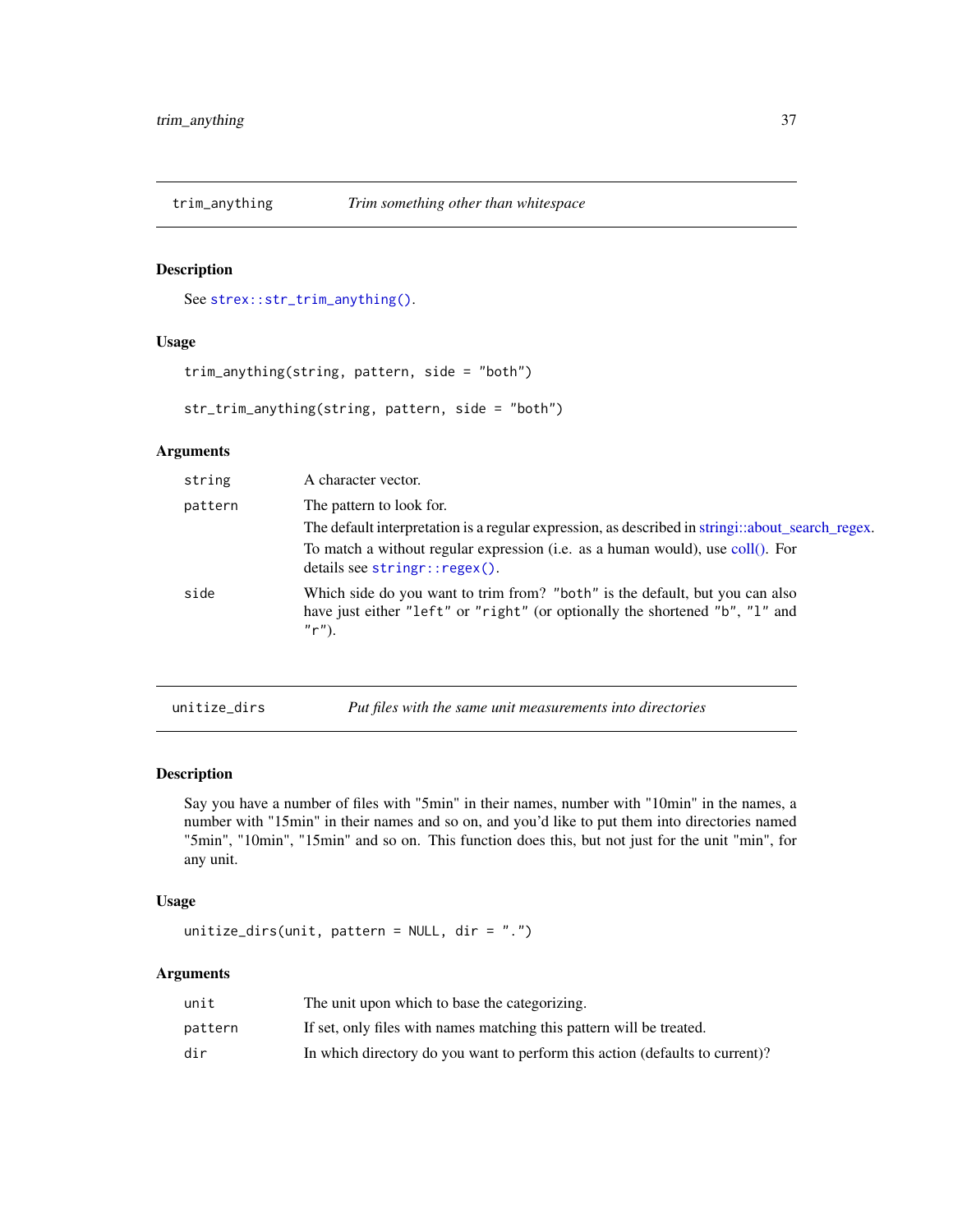### <span id="page-37-0"></span>Details

This function takes the number to be the last number (as defined in [nth\\_number\(\)](#page-8-1)) before the first occurrence of the unit name. There is the option to only treat files matching a certain pattern.

#### Value

Invisibly TRUE if the operation is successful, if not there will be an error.

### Examples

```
## Not run:
dir.create("UnitDirs_test")
setwd("UnitDirs_test")
files <- c("1litres_1.txt", "1litres_3.txt", "3litres.txt", "5litres_1.txt")
file.create(files)
unitize_dirs("litres", "\\.txt")
setwd("..")
dir.remove("UnitDirs_test")
```
## End(Not run)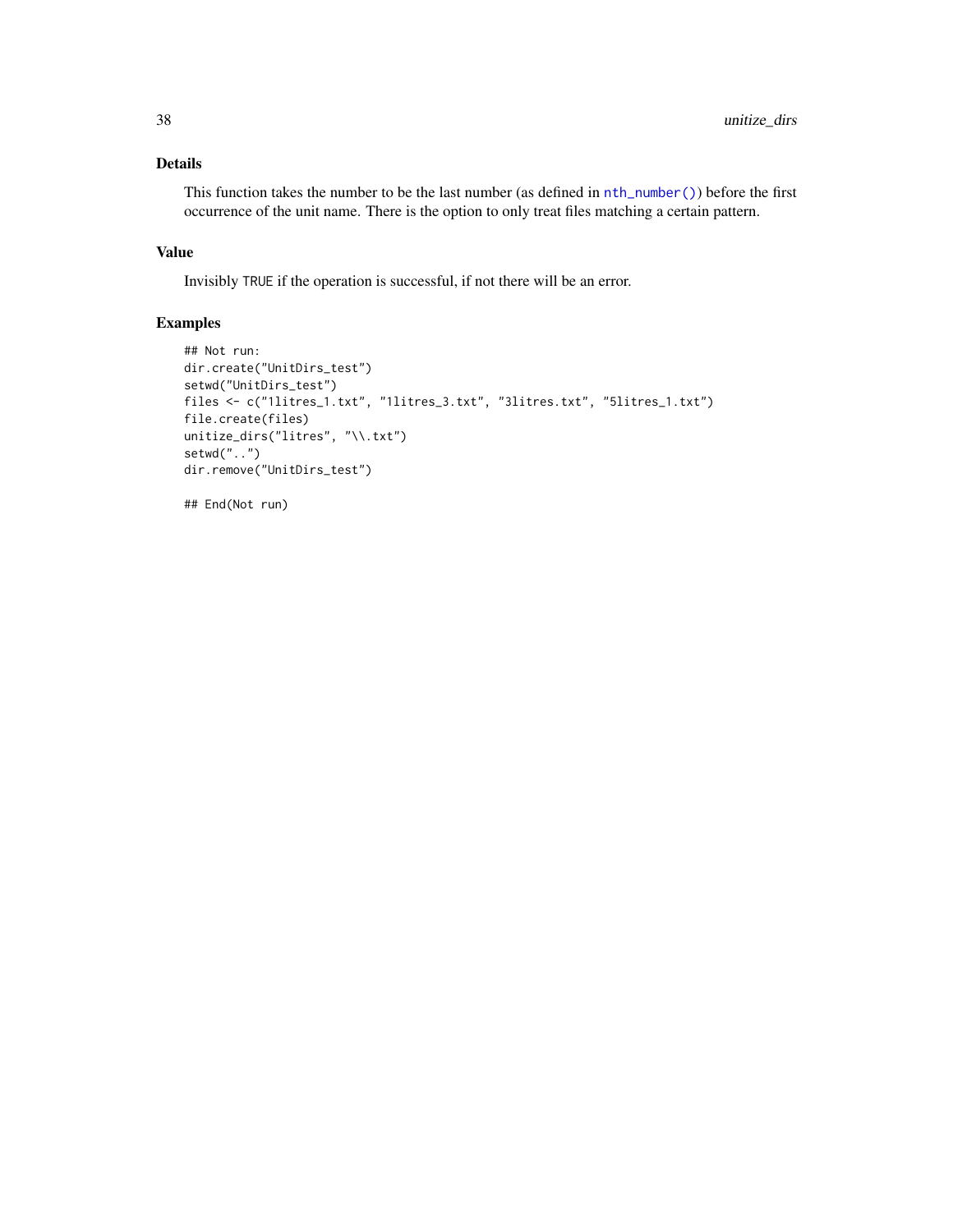# <span id="page-38-0"></span>**Index**

after\_first *(*str\_after\_nth*)*, [31](#page-30-0) after\_last *(*str\_after\_nth*)*, [31](#page-30-0) after\_nth *(*str\_after\_nth*)*, [31](#page-30-0) all\_equal, [2](#page-1-0) alphord\_nums *(*nice\_nums*)*, [16](#page-15-0) as.character, *[27](#page-26-0)*

base::all.equal(), *[2,](#page-1-0) [3](#page-2-0)* before\_first *(*str\_before\_nth*)*, [31](#page-30-0) before\_last *(*str\_before\_nth*)*, [31](#page-30-0) before\_last\_dot, [4](#page-3-0) before\_nth *(*str\_before\_nth*)*, [31](#page-30-0)

can\_be\_numeric, [4](#page-3-0) coll(), *[21](#page-20-0)*, *[26](#page-25-0)*, *[30](#page-29-0)[–32](#page-31-0)*, *[34](#page-33-0)*, *[37](#page-36-0)* create\_dir, [5](#page-4-0) currency, [5](#page-4-0)

dir.remove *(*remove\_dir*)*, [28](#page-27-0) dplyr::all\_equal(), *[3](#page-2-0)*

elem *(*str\_elem*)*, [32](#page-31-0) elems *(*str\_elems*)*, [33](#page-32-0) extend\_char\_vec, [6](#page-5-0) extract\_currencies *(*currency*)*, [5](#page-4-0) extract\_non\_numerics, [7](#page-6-0) extract\_numbers, [9](#page-8-0)

file.move *(*move\_files*)*, [14](#page-13-0) filesstrings, [11](#page-10-0) filesstrings-package *(*filesstrings*)*, [11](#page-10-0) first\_currency *(*currency*)*, [5](#page-4-0) first\_non\_numeric *(*extract\_non\_numerics*)*, [7](#page-6-0) first\_number *(*extract\_numbers*)*, [9](#page-8-0) first\_number\_after\_first *(*nth\_number\_after\_mth*)*, [16](#page-15-0) first\_number\_after\_last *(*nth\_number\_after\_mth*)*, [16](#page-15-0) first\_number\_after\_mth *(*nth\_number\_after\_mth*)*, [16](#page-15-0)

first\_number\_before\_first *(*nth\_number\_before\_mth*)*, [22](#page-21-0) first\_number\_before\_last *(*nth\_number\_before\_mth*)*, [22](#page-21-0) first\_number\_before\_mth *(*nth\_number\_before\_mth*)*, [22](#page-21-0)

give\_ext, [12](#page-11-0) group\_close, [12](#page-11-0)

last\_currency *(*currency*)*, [5](#page-4-0) last\_non\_numeric *(*extract\_non\_numerics*)*, [7](#page-6-0) last\_number *(*extract\_numbers*)*, [9](#page-8-0) last\_number\_after\_first *(*nth\_number\_after\_mth*)*, [16](#page-15-0) last\_number\_after\_last *(*nth\_number\_after\_mth*)*, [16](#page-15-0) last\_number\_after\_mth *(*nth\_number\_after\_mth*)*, [16](#page-15-0) last\_number\_before\_first *(*nth\_number\_before\_mth*)*, [22](#page-21-0) last\_number\_before\_last *(*nth\_number\_before\_mth*)*, [22](#page-21-0) last\_number\_before\_mth *(*nth\_number\_before\_mth*)*, [22](#page-21-0) locate\_braces, [13](#page-12-0) locate\_first *(*str\_locate\_nth*)*, [33](#page-32-0) locate\_last *(*str\_locate\_nth*)*, [33](#page-32-0) locate\_nth *(*str\_locate\_nth*)*, [33](#page-32-0)

match\_arg, [13](#page-12-0) move\_files, [14](#page-13-0) nice\_file\_nums, [15](#page-14-0) nice\_nums, [16](#page-15-0) nice\_nums(), *[15](#page-14-0)*

nth\_currency *(*currency*)*, [5](#page-4-0) nth\_non\_numeric *(*extract\_non\_numerics*)*, [7](#page-6-0)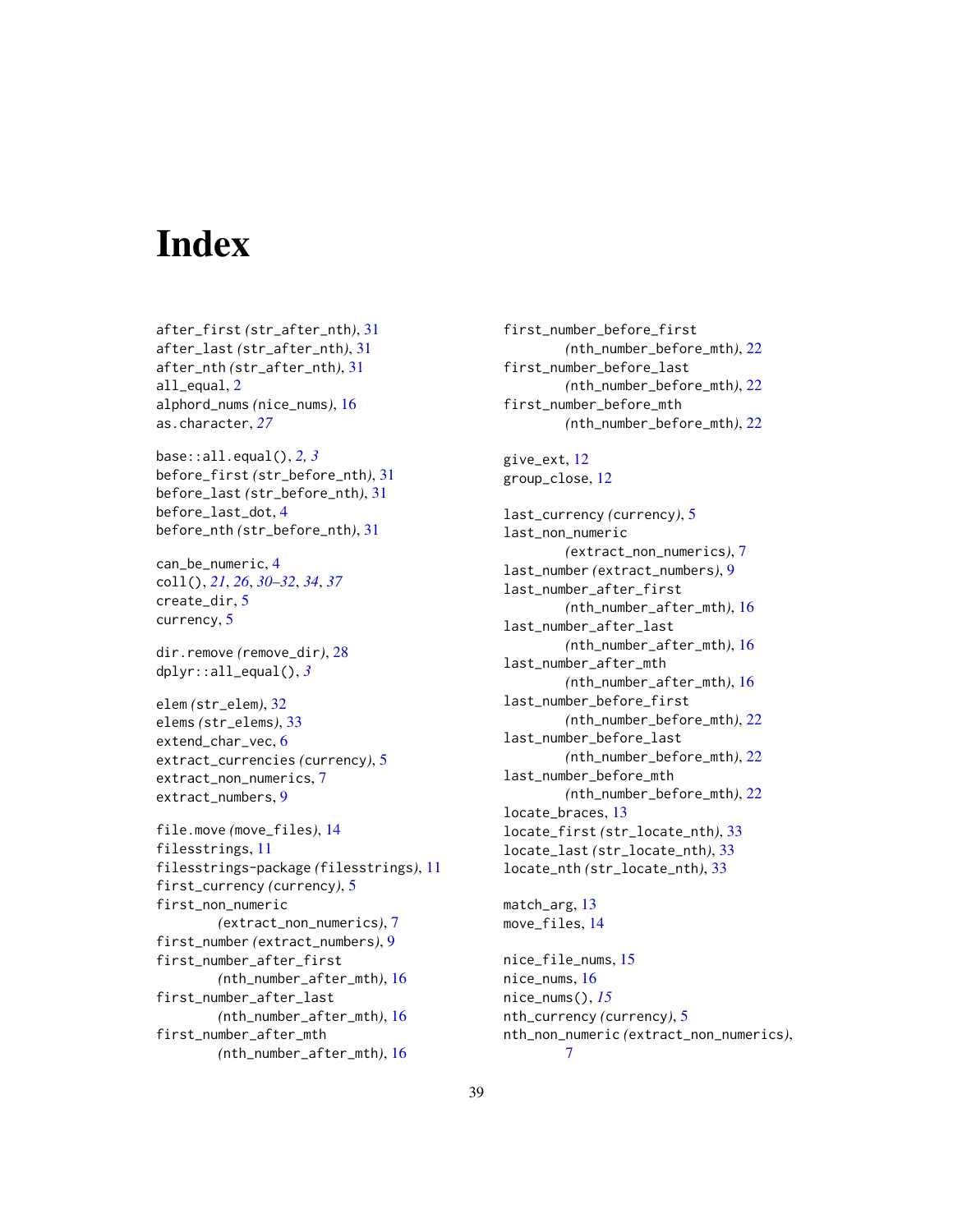nth\_number *(*extract\_numbers*)*, [9](#page-8-0) nth\_number(), *[38](#page-37-0)* nth\_number\_after\_first *(*nth\_number\_after\_mth*)*, [16](#page-15-0) nth\_number\_after\_last *(*nth\_number\_after\_mth*)*, [16](#page-15-0) nth\_number\_after\_mth, [16](#page-15-0) nth\_number\_before\_first *(*nth\_number\_before\_mth*)*, [22](#page-21-0) nth\_number\_before\_last *(*nth\_number\_before\_mth*)*, [22](#page-21-0) nth\_number\_before\_mth, [22](#page-21-0)

paste\_elems *(*str\_paste\_elems*)*, [34](#page-33-0) put\_in\_pos, [27](#page-26-0)

remove\_dir, [28](#page-27-0) remove\_filename\_spaces, [28](#page-27-0) remove\_quoted, [29](#page-28-0) rename\_with\_nums, [29](#page-28-0)

singleize, [30](#page-29-0) split\_by\_numbers *(*str\_split\_by\_nums*)*, [34](#page-33-0) split\_by\_nums *(*str\_split\_by\_nums*)*, [34](#page-33-0) split\_camel\_case *(*str\_split\_camel\_case*)*, [36](#page-35-0) str\_after\_first *(*str\_after\_nth*)*, [31](#page-30-0) str\_after\_last *(*str\_after\_nth*)*, [31](#page-30-0) str\_after\_nth, [31](#page-30-0) str\_alphord\_nums *(*nice\_nums*)*, [16](#page-15-0) str\_before\_first *(*str\_before\_nth*)*, [31](#page-30-0) str\_before\_last *(*str\_before\_nth*)*, [31](#page-30-0) str\_before\_last\_dot *(*before\_last\_dot*)*, [4](#page-3-0) str\_before\_nth, [31](#page-30-0) str\_can\_be\_numeric *(*can\_be\_numeric*)*, [4](#page-3-0) str\_elem, [32](#page-31-0) str\_elems, [33](#page-32-0) str\_extend\_char\_vec *(*extend\_char\_vec*)*, [6](#page-5-0) str\_extract\_currencies *(*currency*)*, [5](#page-4-0) str\_extract\_non\_numerics *(*extract\_non\_numerics*)*, [7](#page-6-0) str\_extract\_numbers *(*extract\_numbers*)*, [9](#page-8-0) str\_first\_currency *(*currency*)*, [5](#page-4-0) str\_first\_non\_numeric *(*extract\_non\_numerics*)*, [7](#page-6-0) str\_first\_number *(*extract\_numbers*)*, [9](#page-8-0) str\_first\_number\_after\_first *(*nth\_number\_after\_mth*)*, [16](#page-15-0)

str\_first\_number\_after\_last *(*nth\_number\_after\_mth*)*, [16](#page-15-0) str\_first\_number\_after\_mth *(*nth\_number\_after\_mth*)*, [16](#page-15-0) str\_first\_number\_before\_first *(*nth\_number\_before\_mth*)*, [22](#page-21-0) str\_first\_number\_before\_last *(*nth\_number\_before\_mth*)*, [22](#page-21-0) str\_first\_number\_before\_mth *(*nth\_number\_before\_mth*)*, [22](#page-21-0) str\_give\_ext *(*give\_ext*)*, [12](#page-11-0) str\_last\_currency *(*currency*)*, [5](#page-4-0) str\_last\_non\_numeric *(*extract\_non\_numerics*)*, [7](#page-6-0) str\_last\_number *(*extract\_numbers*)*, [9](#page-8-0) str\_last\_number\_after\_first *(*nth\_number\_after\_mth*)*, [16](#page-15-0) str\_last\_number\_after\_last *(*nth\_number\_after\_mth*)*, [16](#page-15-0) str\_last\_number\_after\_mth *(*nth\_number\_after\_mth*)*, [16](#page-15-0) str\_last\_number\_before\_first *(*nth\_number\_before\_mth*)*, [22](#page-21-0) str\_last\_number\_before\_last *(*nth\_number\_before\_mth*)*, [22](#page-21-0) str\_last\_number\_before\_mth *(*nth\_number\_before\_mth*)*, [22](#page-21-0) str\_locate\_braces *(*locate\_braces*)*, [13](#page-12-0) str\_locate\_first *(*str\_locate\_nth*)*, [33](#page-32-0) str\_locate\_last *(*str\_locate\_nth*)*, [33](#page-32-0) str\_locate\_nth, [33](#page-32-0) str\_match\_arg *(*match\_arg*)*, [13](#page-12-0) str\_nice\_nums *(*nice\_nums*)*, [16](#page-15-0) str\_nth\_currency *(*currency*)*, [5](#page-4-0) str\_nth\_non\_numeric *(*extract\_non\_numerics*)*, [7](#page-6-0) str\_nth\_number *(*extract\_numbers*)*, [9](#page-8-0) str\_nth\_number\_after\_first *(*nth\_number\_after\_mth*)*, [16](#page-15-0) str\_nth\_number\_after\_last *(*nth\_number\_after\_mth*)*, [16](#page-15-0) str\_nth\_number\_after\_mth *(*nth\_number\_after\_mth*)*, [16](#page-15-0) str\_nth\_number\_before\_first *(*nth\_number\_before\_mth*)*, [22](#page-21-0) str\_nth\_number\_before\_last *(*nth\_number\_before\_mth*)*, [22](#page-21-0) str\_nth\_number\_before\_mth